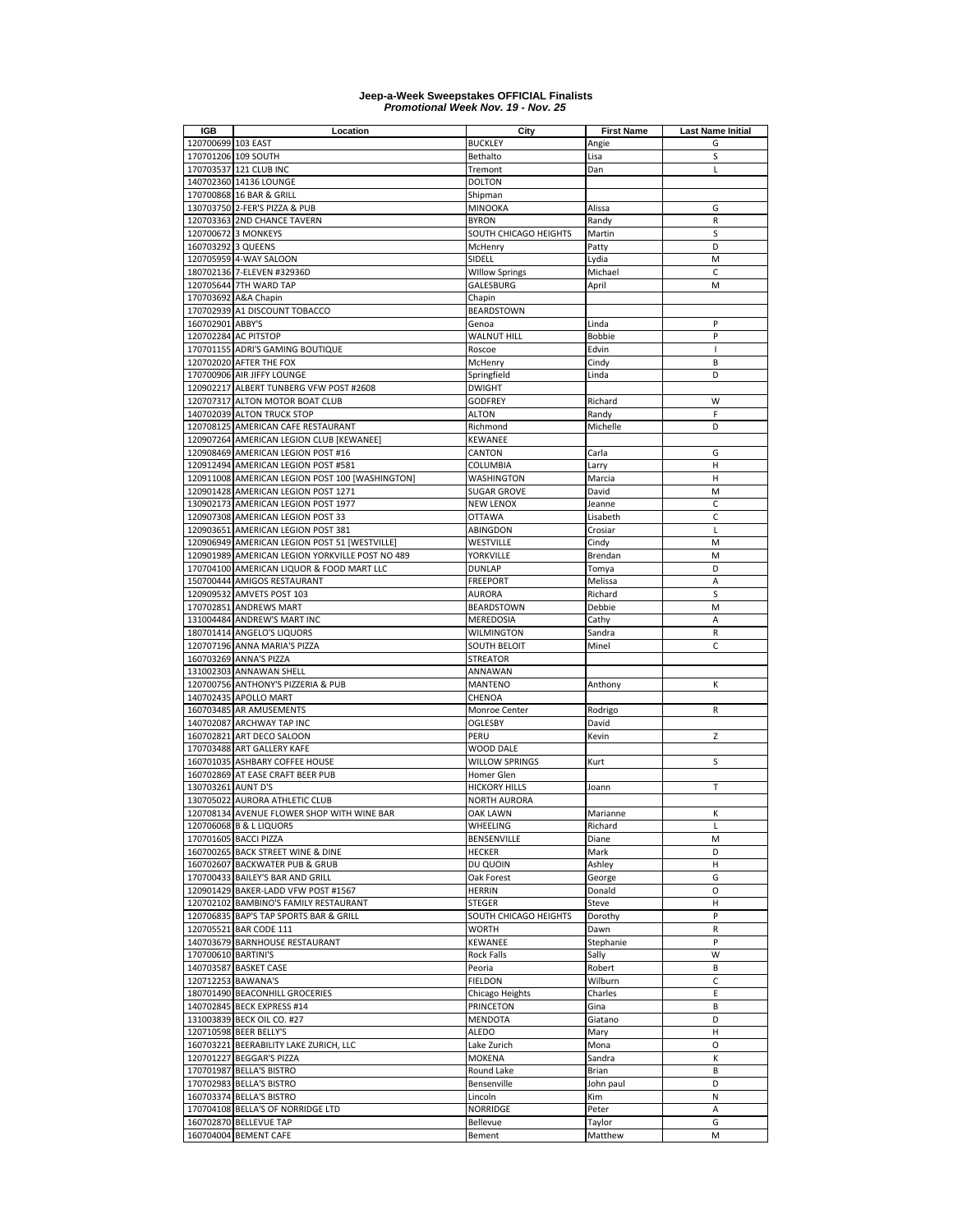| IGB                 | Location                                                   | City                | <b>First Name</b>   | <b>Last Name Initial</b> |
|---------------------|------------------------------------------------------------|---------------------|---------------------|--------------------------|
|                     | 140703506 BENCHWARMERS SPORTS BAR & GRILL                  | FREEPORT            | Brian               | н                        |
|                     | 140704142 BENNY'S CORNER BAR & GRILL                       | FARMINGTON          |                     |                          |
|                     | 120709980 BERNASEK'S                                       | CHESTER             | Caity               | M                        |
|                     | 120707550 BERRY'S BAR                                      | <b>STAUNTON</b>     | Shelly              | L                        |
|                     | 170702161 BERT'S PLACE MILFORD, INC.                       | <b>MILFORD</b>      | Dennis              | W                        |
|                     | 120703894 BEST WESTERN PRAIRIE INN                         | GALESBURG           | Jeremy              | R                        |
|                     | 150701239 BEST WESTERN PREMIER                             | Alton               |                     |                          |
| 170704205 BETSY'S   |                                                            | Rockford            | Kathy               | A                        |
|                     | 150702160 BETTER DAYS DISTILLING AND COCKTAIL BAR          | <b>TILTON</b>       | Terry               | M                        |
|                     | 170703670 BETTY'S PLACE                                    | Plano               |                     |                          |
|                     | 170704234 BETTY'S PLACE                                    | Blue Island         | Hubard              | W<br>F                   |
|                     | 130700493 BETTY'S RITE BANK SALOON                         | <b>ST DAVID</b>     | Alexander           | E                        |
|                     | 180701374 BG'S GAMING CAFE                                 | East Peoria         | Martin              |                          |
|                     | 170702493 BIG 10 MART                                      | Moline              |                     |                          |
|                     | 160703481 BIG AL KA-PONIES<br>150701288 BIG AL'S SPEAKEASY | Lenzburg            | Gene                | R<br>P                   |
|                     | 150702959 BIG CATZ BBQ                                     | PEORIA<br>KNOXVILLE | Nicholas<br>Melissa | C                        |
|                     | 120700625 BIG DADDY'S DISCO DINER.                         | <b>BELLEVILLE</b>   |                     |                          |
| 160701352 BIG D'S   |                                                            | <b>ROCK FALLS</b>   | Jeffrey             | F                        |
|                     | 120709904 BIG FOOT BAR & GRILL                             | <b>ROCKFORD</b>     |                     |                          |
| 180701118 BIG FOUR  |                                                            | DANVILLE            | Scott               | F                        |
| 120707913 BIJOU PUB |                                                            | MONMOUTH            | Travis              | S                        |
|                     | 120709570 BILLY BOB'S BAR B Q                              | <b>OGDEN</b>        | Wayne               | н                        |
|                     | 180701471 BILLY'S BEEF HOT DOGS & MORE                     | SPRING GROVE        |                     |                          |
|                     | 120704818 BILLY'S TAP                                      | CANTON              | Rodney              | M                        |
|                     | 130703101 BISHOPS CHILI                                    | WESTMONT            | Jean                | M                        |
| 150704353 BKB BAR   |                                                            | ROODHOUSE           | Carla               | B                        |
|                     | 120700740 BLACK SHEEP                                      | Orland Park         | Jamie               | B                        |
|                     | 120709303 BLARNEY IRISH PUB                                | <b>OTTAWA</b>       | Kathy               | Г                        |
|                     | 180700366 BLONDIE'S BAR                                    | Arthur              | Clifford            | N                        |
|                     | 170702476 BLUE MARGARITA'S MEXICAN BAR AND GRILL           | Springfield         | Nora                | P                        |
| 120702285 BO JAC'S  |                                                            | <b>WOOD RIVER</b>   | Mark                | N                        |
|                     | 170702767 BOBBY GAMING                                     | Itasca              | Dan                 | M                        |
|                     | 130701825 BOBBY'S BARREL INN                               | ROUND LAKE          | Alex                | Υ                        |
|                     | 120708322 BOBS PUMP HOUSE                                  | GEORGETOWN          |                     |                          |
|                     | 170700869 BON VOYAGE GREAT EATS & SPIRITS                  | Antioch             | Kenneth             | G                        |
|                     | 120710289 BONEYARD BAR                                     | <b>BENTON</b>       | Ralph               | S                        |
|                     | 140702003 BONNELL'S GENERAL STORE                          | SUBLETTE            | Judy                | M                        |
|                     | 120701453 BONNER ROAD INN                                  | WAUCONDA            | Cheryl              | $\circ$                  |
|                     | 180701641 BONNIE'S DINING & BANQUETS                       | WILLOW SPRINGS      |                     |                          |
|                     | 130702260 BOONDOCKS                                        | <b>GILMAN</b>       | Todd                | M                        |
|                     | 170702961 BOONE'S FIREHOUSE, LLC                           | Rankin              |                     |                          |
|                     | 170700339 BORDERLINE                                       | La Salle            | Shirley             | Z                        |
|                     | 140704332 BOTTOMS UP                                       | <b>EAST PEORIA</b>  | Laura               | R                        |
|                     | 130702092 BRASS KEY LOUNGE                                 | <b>EAST PEORIA</b>  | Michael             | K                        |
|                     | 120700274 BREAKERS SALOON & EATERY                         | OREGON              | Jeff                | D                        |
|                     | 130702361 BRICKHOUSE                                       | <b>MANLIUS</b>      |                     |                          |
|                     | 160701152 BRIDGEVIEW LIQUORS                               | BRIDGEVIEW          | Robert              | P                        |
|                     | 140700642 BRONZE EAGLE PUB                                 | LYONS               | Read                | R                        |
|                     | 120705187 BROTHERS PUB LLC                                 | SHEFFIELD           | Kenny               | F                        |
|                     | 170701221 BROWN ONION PUB                                  | Steger              | Larry               | B                        |
|                     | 180701759 BR'S PLACE                                       | Maquon              | Cathy               | В                        |
|                     | 120704367 BRUNSWICK BAR                                    | WESTVILLE           | Debbie              | B                        |
|                     | 170700110 BUCKLEY'S GAMING CAFE                            | Ogden               |                     |                          |
|                     | 120701388 BUCK'S PIT STOP                                  | <b>HODGKINS</b>     | Kathy               | G                        |
| 170703317 BUDA BAR  |                                                            | <b>BUDA</b>         |                     |                          |
| 170700417 BUDDE'S   |                                                            | GALESBURG           |                     |                          |
| 120704364 BUD'S BAR |                                                            | RANTOUL             | Kay                 | S                        |
|                     | 170702938 BUFFALO WILD WINGS                               | Jacksonville        |                     |                          |
|                     | 170703065 BUFFALO WILD WINGS                               | Pekin               | Lori                | W                        |
|                     | 120712539 BULL DOG INN                                     | <b>EMDEN</b>        | <b>Bruce</b>        | E                        |
|                     | 130702731 BUNKHOUSE                                        | <b>BUNKER HILL</b>  | Jacob               | S                        |
|                     | 170702579 BUNK'S PLACE                                     | HARVARD             | Shannon             | D                        |
| 120700419 BURNZEES  |                                                            | <b>BRIMFIELD</b>    | Curt                | V                        |
|                     | 120702300 BURR OAK BOWL                                    | <b>BLUE ISLAND</b>  | Anita               | G                        |
|                     | 150703663 BUZZY HOLDINGS INC                               | LA SALLE            | Dennis              | Т                        |
|                     | 150700992 BYRON CENTURY TAP                                | <b>BYRON</b>        | Skylar              | S                        |
|                     | 120703790 C & J LOUNGE                                     | WASHBURN            |                     |                          |
|                     | 120708207 CACTUS COUNTRY                                   | GALESBURG           |                     |                          |
|                     | 120701214 CADDYSHACK                                       | CENTRALIA           | Cathy               | M                        |
|                     | 130705114 CAHOKIA CLUB                                     | CAHOKIA             | Craig               | G                        |
|                     | 130703037 CAMELOT BOWL                                     | COLLINSVILLE        | Laura               | н                        |
|                     | 120702010 CANTINA AND GRILL                                | OSWEGO              | Michael             | М                        |
|                     | 120801398 CANTON LODGE 626                                 | CANTON              | Steve               | R                        |
|                     | 160703636 CAPITOL STREET SPORTS BAR AND GRILL INC.         | Pekin               | Marilyn             | Υ                        |
|                     | 120704051 CARDINAL INN                                     | EAST GALESBURG      | Courtney            | Г                        |
|                     | 150702936 CARDINAL LIQUOR BARN, INC.                       | Oak Lawn            |                     |                          |
|                     | 160704025 CARDINAL WINE & SPIRITS                          | Harvard             |                     |                          |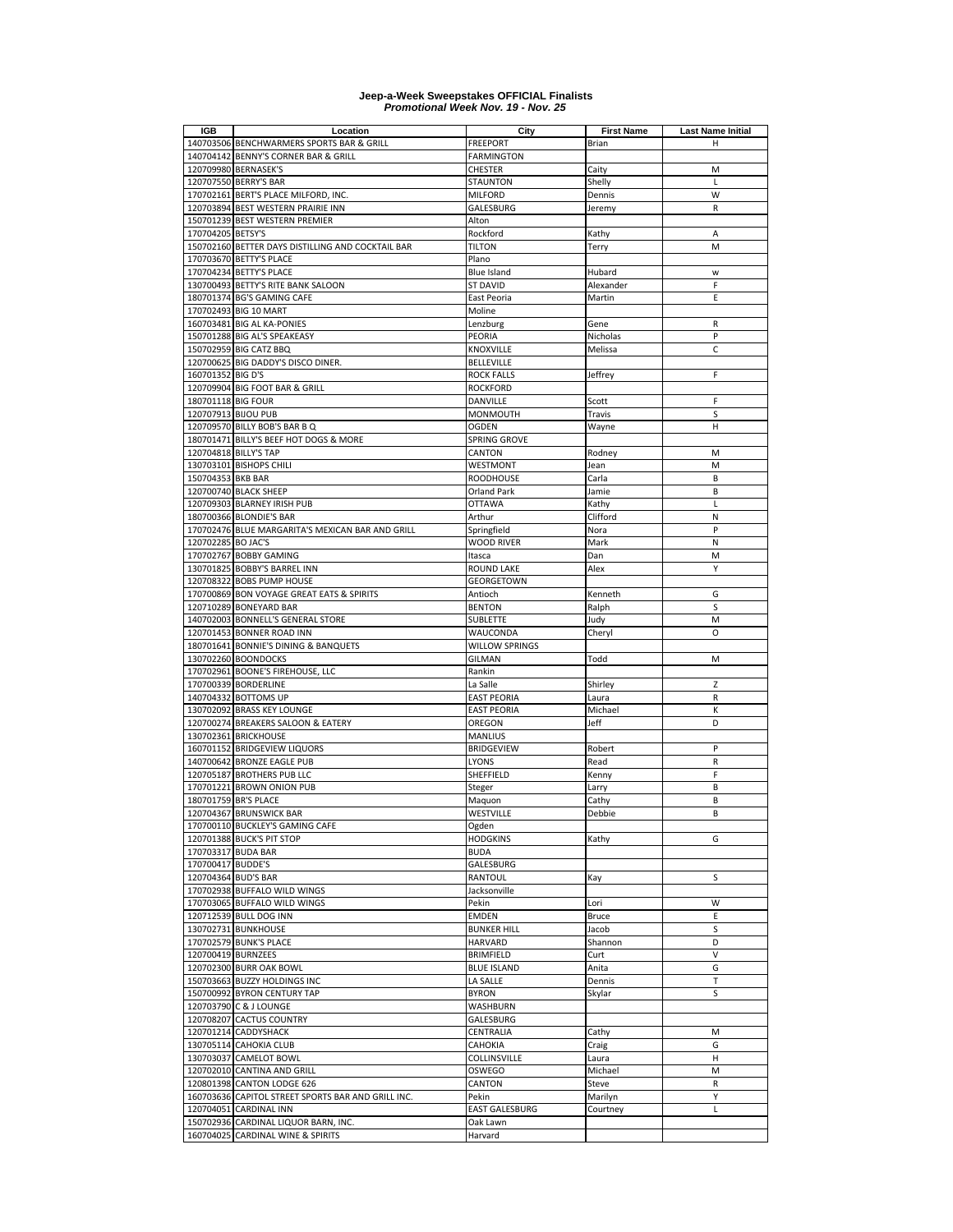| <b>IGB</b>         | Location                                                                          | City                                | <b>First Name</b> | <b>Last Name Initial</b> |
|--------------------|-----------------------------------------------------------------------------------|-------------------------------------|-------------------|--------------------------|
|                    | 160700204 CARPENTERSVILLE BP(GEI-150)                                             | CARPENTERSVILLE                     | Rodney            | B                        |
|                    | 120703138 CARRIGANS PUB                                                           | <b>EAST PEORIA</b>                  | Richard           | O                        |
|                    | 180701174 CARUSO'S EXPRESS                                                        | Hillside                            | John              | M                        |
|                    | 120700718 CASEY'S CORNER                                                          | WAUKEGAN                            | Sharon            | M                        |
|                    | 120900797 CASEYVILLE MEM POST 1117 VFW                                            | CASEYVILLE                          | Pat               | $\mathsf C$              |
|                    | 160701645 CASEYVILLE MINI MART                                                    | CASEYVILLE                          |                   |                          |
|                    | 120807532 CASEYVILLE MOOSE                                                        | CASEYVILLE                          | Pamela            | M                        |
|                    | 160700455 CASH CABANA                                                             | Crestwood                           | Jose              | M                        |
|                    | 160703651 CASH CABANA                                                             | South Elgin                         | Ron               | Г                        |
|                    | 170701929 CASS QUICK STOP<br>120707749 CASTLE'S PATIO INN                         | Chandlerville<br>PEORIA             |                   | В                        |
|                    | 120701344 CAT & FIDDLE TAVERN                                                     | <b>BELLEVILLE</b>                   | Robert<br>Keith   | E                        |
| 120702187 CC DEPOT |                                                                                   | CRESCENT CITY                       | Mike              | н                        |
|                    | 170702510 CC FOOD MART                                                            | LEBANON                             | Sharom            | B                        |
|                    | 141001282 CC FOOD MART                                                            | HIGHLAND                            | Breanna           | K                        |
|                    | 120700610 CENTRAL PARK TAP                                                        | <b>ROCKFORD</b>                     | Lee               | B                        |
|                    | 120808137 CENTRALIA LODGE #493                                                    | CENTRALIA                           | Tony              | B                        |
| 130700894 CERNO'S  |                                                                                   | KEWANEE                             | Kimberley         | Н                        |
|                    | 160700129 CHAMPIONS SPORTS BAR                                                    | Plainfield                          | John              | J                        |
|                    | 160702099 CHASERS BAR & GRILL                                                     | <b>Niles</b>                        |                   |                          |
|                    | 140702422 CHASERS SPORTS BAR & GRILL                                              | <b>LAKE ZURICH</b>                  | <b>Bradley</b>    | $\mathsf{I}$             |
|                    | 170704239 CHASERS SPORTS BAR & GRILL OF SCHILLER PARK                             | Schiller Park                       | Craig             | S                        |
| 170703124 CHEERS   |                                                                                   | ROUND LAKE BEACH                    | Victor            | S                        |
|                    | 170700658 CHEERS RESTAURANT                                                       | <b>MIDLOTHIAN</b>                   | John C            | M                        |
|                    | 180700712 CHERRY POKER                                                            | Belvidere                           | Amanda            | H                        |
|                    | 160701342 CHERRY RED'S GARAGE, LLC                                                | <b>DWIGHT</b>                       |                   |                          |
|                    | 160701752 CHERRY'S LOUNGE & SLOTS                                                 | Bartonville                         | Tony              | R                        |
|                    | 120701303 CHESTER'S TAVERN                                                        | <b>SUMMIT</b>                       | Katherine         | Z                        |
|                    | 140902558 CHICAGO HEIGHTS AMERICAN LEGION                                         | SOUTH CHICAGO HEIGHTS               | Lee               | J                        |
|                    | 120700522 CHILE PEPPER CAFE                                                       | OREGON                              | Kevin             | M                        |
|                    | 170703215 CHIQUITA FOOD MARKET                                                    | Bensenville                         | Kathy             | G                        |
|                    | 130704705 CHIQUITA FOOD MARKET                                                    | Rockford                            |                   |                          |
| 140703510 CHIX JR  |                                                                                   | <b>OTTAWA</b>                       |                   |                          |
|                    | 150703125 CHIX RESTAURANT                                                         | STREATOR                            | Armentha          | F                        |
|                    | 120708138 CHOPS FAMILY INN                                                        | ASHLEY                              | Lacy              | B                        |
|                    | 120701450 CHRIS' NORTH SIDE INN                                                   | <b>BLUE ISLAND</b>                  | Michelle          | M                        |
|                    | 120707741 CHRISTI'S DEN                                                           | <b>DUNLAP</b>                       | Jodie             | M                        |
|                    | 120706287 CHRISTY'S PLACE                                                         | WASHINGTON                          | Clarence          | н                        |
|                    | 130703640 CHUCK'S SOUTHERN COMFORT CAFE                                           | DARIEN                              | Bill              | $\mathsf{L}$             |
|                    | 130703641 CHUCK'S SOUTHERN COMFORTS CAFE                                          | <b>BURBANK</b>                      | Shannon           | J                        |
|                    | 120705577 CHUCK'S TAVERN                                                          | CRETE                               | Kenneth           | P                        |
|                    | 120703341 CIMINO PIZZA                                                            | <b>MT MORRIS</b>                    | Laura             | M<br>G                   |
|                    | 120700661 CIMINO'S LITTLE ITALY<br>170702504 CIMINO'S RISTORANTE & PIZZERIA, INC. | <b>FREEPORT</b><br>Durand           | Jamie             |                          |
|                    | 130704432 CINDY'S LOG CABIN                                                       | CAMARGO                             | Kami              | P                        |
|                    | 160701392 CINDY'S PUB                                                             | OAK FOREST                          | Harry             | S                        |
|                    | 151000129 CIRCLE J'S SHELL                                                        | ROSELLE                             | Brian             | К                        |
|                    | 170703918 CITY LIMITS                                                             | Galesburg                           | John              | U                        |
|                    | 150701013 CITY LIMITS OF VIOLA                                                    | VIOLA                               | Dave              | B                        |
|                    | 150701621 CLAIRE'S CAFE                                                           | Salem                               | Joyce             | M                        |
|                    | 130704952 CLANCYS OAK LAWN                                                        | <b>OAK LAWN</b>                     | Tom               | G                        |
|                    | 120700780 CLASSIC K HAMBURGERS                                                    | CAHOKIA                             | Angela            | G                        |
|                    | 120911413 CLIFFORD E JOHNSON VFW 9759                                             | <b>LOVES PARK</b>                   | Theresa           | $\mathsf T$              |
|                    | 160701239 CLIFF'S ON 5TH                                                          | Lincoln                             | Victoria          | в                        |
|                    | 131002060 CLOCKTOWER SHELL                                                        | PERU                                | Charlie           | к                        |
| 150701572 CLUB 116 |                                                                                   | <b>ROANOKE</b>                      | Tabitha           | W                        |
| 120708400 CLUB 18  |                                                                                   | WAUKEGAN                            | Hippie            | В                        |
| 130701528 CLUB 55  |                                                                                   | LA SALLE                            | Brent             | D                        |
|                    | 120701420 CLUB CABARET                                                            | CREVE COEUR                         | Julianna          | S                        |
|                    | 130700738 CLUB ESCAPADE                                                           | BELLEVILLE                          | Charles           | Α                        |
|                    | 120708294 CLUB PHOENIX II                                                         | <b>BARTONVILLE</b>                  | Charles           | $\mathsf C$              |
|                    | 120706960 COACHES SPORTS BAR & GRILL                                              | MIDLOTHIAN                          | Mark              | М                        |
|                    | 140700990 COFFEE BAR                                                              | PEKIN                               | Eleanor           | R                        |
|                    | 120713099 COMMODORE BARRY POST #256                                               | <b>BERWYN</b>                       | Sue               | Г                        |
|                    | 120712502 CONCORDIA LANES                                                         | BELVIDERE                           |                   |                          |
| 150702505 CONOCO   |                                                                                   | PONTOON BEACH                       | Gloria            | S                        |
|                    | 120701180 CONRAD'S SALOON                                                         | ASHKUM                              | Sheri             | G                        |
|                    | 120700203 COOL MUSIC STOP BAR & GRILL                                             | Harvard                             | Jackson           | S                        |
|                    | 140702888 COOP BAR & GRILL                                                        | <b>CRESTWOOD</b>                    | Craig             | R                        |
|                    | 160700363 COPPER FIRE<br>140701650 CORNER BAR                                     | Belleville                          |                   |                          |
|                    | 160700954 CORNER INN                                                              | <b>WOOD RIVER</b><br><b>ELMWOOD</b> | Harry             | W                        |
|                    | 180702490 CORNER JOYNT                                                            | Summit                              | Richard           | E                        |
|                    | 120700408 CORNER LOUNGE                                                           | CATLIN                              | Cindi             | S                        |
|                    | 170704158 CORNER SPIRITS                                                          | Hillsboro                           | Robert            | W                        |
|                    | 150701622 COUNTRY CLUB BBQ                                                        | <b>WEST PEORIA</b>                  |                   |                          |
|                    | 150702970 COUNTRYSIDE MARKET, CUPPA JOE                                           | Poplar Grove                        | <b>Bridget</b>    | B                        |
| 180702582 COUNTY 5 |                                                                                   | <b>Bulpitt</b>                      | Joe               | P                        |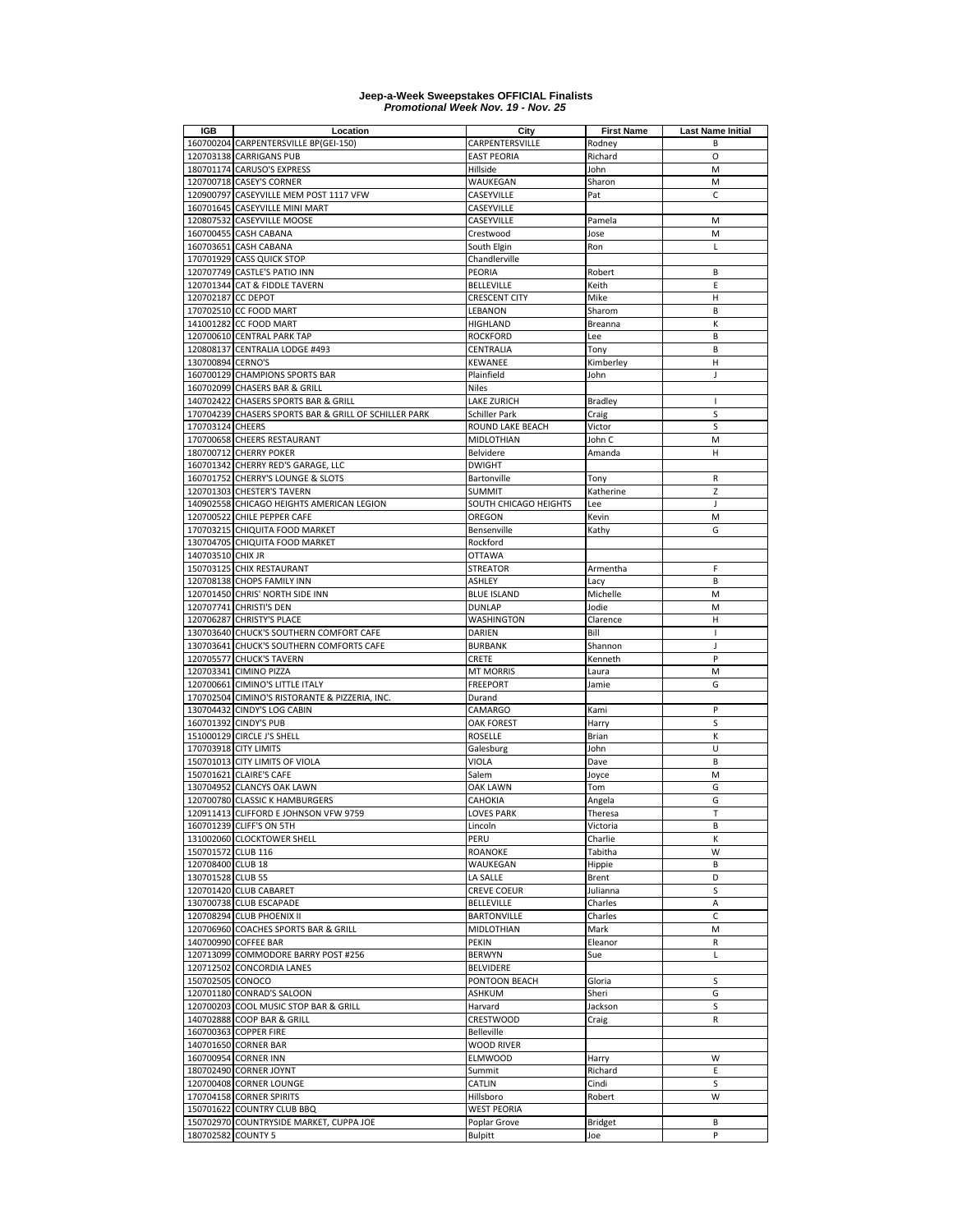| IGB                 | Location                                                                          | City                                      | <b>First Name</b>   | <b>Last Name Initial</b> |
|---------------------|-----------------------------------------------------------------------------------|-------------------------------------------|---------------------|--------------------------|
|                     | 120706941 COUPE'S BAR AND GRILL                                                   | LEE                                       | Jill                | C.                       |
|                     | 120708301 CRAWDADDYS                                                              | MT OLIVE                                  | Brandon             | M                        |
|                     | 170701470 CRESCENT CITY TAP                                                       | Galva                                     | Morgan              | N                        |
|                     | 160700593 CRESTWOOD BP                                                            | <b>CRESTWOOD</b>                          | Karen               | B                        |
|                     | 170702068 CRETE LIQUOR                                                            | Crete                                     |                     |                          |
|                     | 140700170 CROATIAN CULTURAL CLUB                                                  | <b>JOLIET</b>                             |                     |                          |
|                     | 120702072 CRONIES GRILL                                                           | <b>MACHESNEY PARK</b>                     | т                   | D                        |
|                     | 120708092 CROSSROADS OF WOOD DALE                                                 | <b>Wood Dale</b>                          | Pat                 | W                        |
|                     | 160703972 CROSSTOWN PUB & GRILL                                                   | Batavia                                   | Jordan              | M                        |
| 130704825 CRUSENS   | 130704824 CRUSENS II                                                              | Peoria                                    | Ashley              | W<br>S                   |
|                     | 120700163 CUEWORKS                                                                | WEST PEORIA<br><b>WASHINGTON</b>          | David<br>Cj         | Q                        |
|                     | 120700541 D & D'S TAP                                                             | POSEN                                     | Kathy               | G                        |
|                     | 130704130 D & T WEDGE                                                             | <b>ALTON</b>                              | Richie              | G                        |
|                     | 140702042 D'AGOSTINO'S PIZZA PUB                                                  | <b>RIVER GROVE</b>                        | Kevin               | S                        |
|                     | 180700845 DAISY MAY'S GAMING CAFE                                                 | Germantown Hills                          | Tim                 | н                        |
|                     | 120702234 DALE ATHLETIC CLUB                                                      | ROCKDALE                                  | Edward              | F                        |
| 120701198 DALE'S    |                                                                                   | DANVILLE                                  | JoDell              | B                        |
|                     | 130703184 DALTON'S IRISH PUB                                                      | <b>BURBANK</b>                            | Paul                | O                        |
|                     | 140702310 DALY SPORTS BAR                                                         | PHILO                                     | Cindy               | C                        |
|                     | 120701219 DAN'D JAC'S                                                             | ORLAND HILLS                              | Mike                | B                        |
|                     | 160702221 DANNY'S LOUNGE                                                          | Alton                                     | Rich                | S                        |
|                     | 120704199 DANNY'S TAP                                                             | MONMOUTH                                  |                     |                          |
|                     | 160700160 DARCY'S CAFE & SLOTS                                                    | <b>CREVE COEUR</b>                        | Debbra              | A                        |
|                     | 160701379 DARCY'S CAFE & SLOTS II                                                 | <b>NORTH PEKIN</b>                        | Charles             | B                        |
|                     | 120701253 DAVERN'S TAVERN & LOUNGE                                                | <b>JUSTICE</b>                            | Brian               | S                        |
|                     | 120709992 DAVE'S BAR                                                              | PEORIA                                    | Andy                | L                        |
|                     | 120701245 DAVE'S TAP                                                              | <b>GILMAN</b>                             | Terry               | E                        |
|                     | 120712139 DAVID'S CORNER                                                          | <b>ROCKFORD</b>                           | Dan                 | н                        |
|                     | 130703214 DAVIDSON'S BAR & GRILL                                                  | HOMER GLEN                                | Joyce               | G                        |
|                     | 140703884 DEKALB COLUMBUS CLUB                                                    | <b>DEKALB</b>                             | Amy                 | P                        |
|                     | 120708497 DELAO RESTAURANT & BAR                                                  | MENDOTA                                   | Justin              | Н                        |
|                     | 150701310 DELHI BELLY                                                             | WINTHROP HARBOR                           | Gina                | E                        |
|                     | 130704891 DELIA ITALIA & STUDIO 5                                                 | <b>ROCKFORD</b>                           | Mike                | S                        |
|                     | 130704399 DELL RHEA'S CHICKEN BASKET                                              | <b>WILLOWBROOK</b>                        | Whitey              | R                        |
|                     | 130703186 DELTA LOUNGE                                                            | <b>BURBANK</b>                            | Brian               | B                        |
|                     | 131002729 DELTA-SONIC                                                             | Joliet                                    |                     |                          |
|                     | 160701456 DELTA-SONIC                                                             | Melrose Park                              |                     |                          |
|                     | 150700489 DELTA-SONIC                                                             | CRESTWOOD                                 | Ryan                | W                        |
| 120703133 DENNY O'S |                                                                                   | <b>FULTON</b>                             | Jeremy              | W                        |
|                     | 120709421 DETTORE'S TOWN LANES                                                    | <b>OTTAWA</b>                             |                     |                          |
|                     | 170701203 DIAMOND JUBILEE CLUB                                                    | Du Bois                                   | Marion              | S                        |
| 140701683 DIESEL    |                                                                                   | PEORIA                                    | Lacey               | S                        |
|                     | 120705361 DINO'S FOOD & LIQUOR                                                    | <b>CHICAGO HEIGHTS</b>                    | Virginia            | R<br>T                   |
|                     | 120702279 DOC HOLIDAY'S SALOON & EATERY<br>170701284 DOC'S SMOKEHOUSE & CRAFT BAR | <b>COTTAGE HILLS</b><br>Mokena            | Beverly<br>Adam     | S                        |
|                     | 170701752 DOLLAR BAR                                                              | Belvidere                                 | Don                 | Н                        |
|                     | 120700693 DONALD & DEBBIE'S DOG HOUSE                                             | <b>BRADLEY</b>                            | Steve               | D                        |
|                     | 180701452 DOUBLE A'S PIZZA PUB                                                    | Peoria                                    | Dan                 | M                        |
|                     | 120701323 DOWN THE STREET                                                         | <b>ASHMORE</b>                            | Levi                | К                        |
|                     | 121001213 DOWNS TRAVEL MART                                                       | <b>DOWNS</b>                              | Vicky               | R                        |
|                     | 130701026 DOWNTOWN GRILL & BAR                                                    | <b>WEST BROOKLYN</b>                      | Jeffrey             | L                        |
| 170703302 DR UGS    |                                                                                   | <b>VIRGINIA</b>                           | Jessica             | R                        |
|                     | 120709219 DRINKING CONSULTANTS                                                    | OQUAWKA                                   | John                | W                        |
|                     | 130703002 DRY DOCK INN                                                            | DARIEN                                    | Kirk                | R                        |
|                     | 120702127 DUETT BAR                                                               | JUSTICE                                   | Mateusz             | К                        |
|                     | 140701324 DUEY'S CORNER TAP                                                       | PORT BYRON                                | Lee                 | R                        |
|                     | 120703796 DUFFY'S TAVERN                                                          | GALESBURG                                 | Jaime               | Г                        |
|                     | 120705441 DUNAGAINS IRISH PUB                                                     | <b>PARK FOREST</b>                        | Diaab               | M                        |
| 160700736 E J KARZ  |                                                                                   | VERONA                                    | Christine           | P                        |
|                     | 120810900 EAGLES AERIE # 2444                                                     | ZEIGLER                                   | Patty               | M                        |
|                     | 120805072 EAGLES-PEORIA AERIE                                                     | PEORIA                                    | Tom                 | W                        |
|                     | 120707541 EAST END TAP                                                            | <b>OGLESBY</b>                            | Tina                | C                        |
|                     | 120710153 EAST PEORIA BOATING & RECREATION CLUB                                   | <b>EAST PEORIA</b>                        | Pamela              | D                        |
|                     | 120706944 EDDIE'S Lounge                                                          | <b>GRANITE CITY</b>                       | Edward              | н                        |
|                     | 150702717 EILEEN'S CAFE & BANQUETS                                                | ROUND LAKE HEIGHTS                        | Mark                | P                        |
|                     | 150702411 EL CORTEZ RESTAURANT MOKENA                                             | MOKENA                                    | Leandra             | L                        |
|                     | 160701315 EL INDIO AZTECA                                                         | <b>SUMMIT</b>                             |                     |                          |
|                     | 130702814 EL PATRON SLOTS                                                         | <b>CICERO</b>                             | Sharon              | Y                        |
|                     | 170704281 EL TIO LOCO INC                                                         | Northlake                                 | Jose                | н                        |
|                     | 170702619 ELITE ENTERTAINMENT IV INC<br>160700506 EMMY'S CAFE                     | Round Lake Beach                          | Joseph              | M<br>C                   |
|                     | 160700226 EMMY'S CAFE                                                             | <b>BRAIDWOOD</b>                          | Randy               |                          |
|                     | 160701460 EMMY'S CAFE LTD                                                         | MANHATTAN                                 |                     | C                        |
|                     | 120910861 EVERGREEN PARK AMERICAN LEGION                                          | <b>COAL CITY</b><br><b>EVERGREEN PARK</b> | Charlene<br>Therese | S                        |
|                     | 170702884 EXIT 210 SALOON                                                         | Oakwood                                   | Tammy               | M                        |
|                     | 131002308 EXPRESS LANE GAS & FOOD MART (DIXON EAST)                               | <b>DIXON</b>                              | Mary                | C                        |
|                     | 120805501 F O EAGLES AERIE 2783                                                   | <b>ROCK FALLS</b>                         | Barbara             | C                        |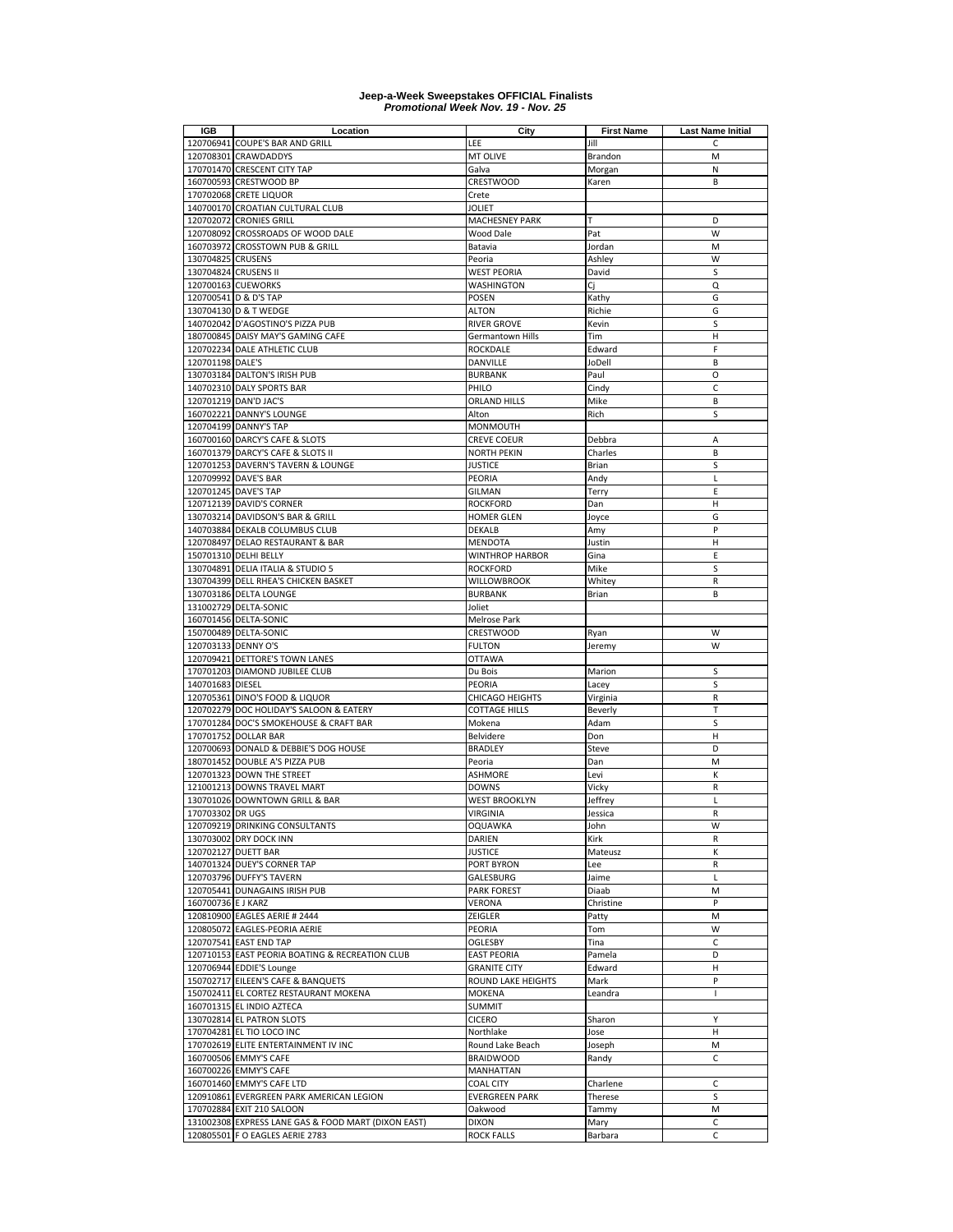| IGB                 | Location                                           | City                    | <b>First Name</b> | <b>Last Name Initial</b> |
|---------------------|----------------------------------------------------|-------------------------|-------------------|--------------------------|
|                     | 120702000 FAIRVIEW INN INC                         | <b>FAIRVIEW HEIGHTS</b> | Kyla              | S                        |
|                     | 140703414 FAIRVIEW LOUNGE                          | <b>FAIRVIEW HEIGHTS</b> | Johnathan         | W                        |
|                     | 150701223 FAJITAS MEXICAN RESTAURANT #2            | LA SALLE                | Jorge             | н                        |
|                     | 140702406 FAMILY BEER EAST                         | <b>EAST DUBUQUE</b>     |                   |                          |
|                     | 170701622 FAMOUS CITY BILLIARDS                    | Creve Coeur             | Thomas            | К                        |
|                     | 180700867 FARMINGTON LIQUOR MART                   | Farmington              |                   |                          |
|                     | 170700615 FAST EDDIEZ                              | <b>Rock Falls</b>       | Dwayne            | C                        |
| 131004385 FAST STOP |                                                    | VIRGINIA                | Leigh             | M                        |
| 170702163 FASTRIP   |                                                    | Du Quoin                |                   | H                        |
|                     |                                                    |                         | Heather           | B                        |
|                     | 150700126 FAT BOYZ PIZZA & STUFF                   | Minooka                 | Sue               |                          |
|                     | 170701561 FAT CAT SLOTS                            | Rochelle                | Dan               | M                        |
|                     | 120708474 FAT DADDYZ BAR & GRILL                   | <b>SUMMIT</b>           | Manuela           | M                        |
|                     | 130703191 FAT DADDY'Z BAR & GRILL                  | SENECA                  |                   |                          |
|                     | 180700103 FAT DOGGY'Z                              | Justice                 | Philip            | D                        |
|                     | 160702942 FAT FISH PUB                             | Galesburg               | Colby             | S                        |
| 130704163 FATSOZ    |                                                    | <b>ELGIN</b>            | Lenny             | M                        |
| 120702065 FAYE INN  |                                                    | <b>FAYETTEVILLE</b>     |                   |                          |
|                     | 140700003 FAY'S PLACE                              | CENTRALIA               | Thomas            | L                        |
|                     | 140703999 FERGIE & FOZ                             | <b>SUMMIT</b>           | Iris              | R                        |
|                     | 170702358 FERG'S PUBLIC HOUSE                      | <b>ALEDO</b>            |                   |                          |
|                     | 170700744 FIBBERS BAR & GRILL                      | Leaf River              | Brad              | L                        |
|                     | 120709425 FIFTH QUARTER PRESS ROOM & EATERY        | <b>HOMEWOOD</b>         | Jamison           | F                        |
|                     | 120701984 FINALLY R PLACE                          | <b>EAST DUBUQUE</b>     | Sally             | B                        |
|                     | 130705126 FIREMENS HALL                            | COLLINSVILLE            |                   |                          |
|                     |                                                    |                         |                   |                          |
|                     | 150700091 FIREPIT BAR AND GRILL                    | PEOTONE                 | Tina              | J                        |
|                     | 120712310 FITZ'S IRISH BULLDOG                     | <b>VILLA PARK</b>       | Kathy             | G                        |
|                     | 170701264 FITZ'S THIRSTY IRISHMAN                  | <b>Glendale Heights</b> | Keith             | Н                        |
|                     | 150703705 FLOSSMOOR STATION RESTAURANT AND BREWERY | <b>FLOSSMOOR</b>        | Mark              | M                        |
|                     | 120906735 FLOYD J TILTON POST 3878                 | <b>ROCHELLE</b>         | Don               | G                        |
|                     | 120700493 FLOYD'S PLACE                            | OBLONG                  | Myron             | Г                        |
|                     | 141002758 FOREST VIEW BP (GEI-164)                 | <b>Forest View</b>      | Juan              | A                        |
|                     | 120704193 FOUR STAR BAR & GRILL                    | MONMOUTH                | Vanessa           | $\mathsf{C}$             |
|                     | 180701975 FRANCO'S CUCINA                          | Streamwood              | Jeannette         | M                        |
|                     | 180701090 FRANKIE'S BEEF & PASTA                   | Oak Lawn                | Nestor            | J                        |
|                     | 120700543 FRAN'S ON 17                             | LIMESTONE               | Joseph            | M                        |
|                     | 180701771 FRATELLO'S                               | <b>Tinley Park</b>      |                   |                          |
|                     | 120801366 FRATERNAL ORDER OF EAGLES AERIE #545     |                         |                   | W                        |
|                     |                                                    | <b>BELLEVILLE</b>       | Cindy             |                          |
|                     | 131006108 FRED'S FUEL N FOOD                       | <b>GILMAN</b>           | Louise            | T                        |
|                     | 120806489 FREEPORT MOOSE LODGE 162                 | <b>FREEPORT</b>         | Marlene           | К                        |
| 120701261           | <b>FRITZ'S SALOON</b>                              | MANHATTAN               |                   |                          |
|                     | 150702817 FRONT ROW                                | <b>HOMER GLEN</b>       | Michelle          | G                        |
|                     | 120700530 FRONT STREET TAP                         | <b>HARVARD</b>          |                   |                          |
|                     | 160704132 FULL MOON BAR & GRILL                    | BATAVIA                 | Bill              | M                        |
|                     | 120708022 FULL MOON TAVERN                         | CASEYVILLE              |                   |                          |
| 160700044 FUZZY'S   |                                                    | Rockford                | Todd              | н                        |
|                     | 130704888 FUZZY'S BAR                              | DANVILLE                | Lisa              | B                        |
|                     | 120701983 GALLAGHER'S PUB                          | MANHATTAN               | Mary              | К                        |
|                     | 180701638 GARDEN ARCADE                            | Oakbrook Terrace        | Kelly             | Ε                        |
|                     | 120711374 GARIO'S PIZZA VILLA LTD                  | MONTGOMERY              | Steven            | C                        |
| 141003203           | <b>GEMSTOP INC.</b>                                | LORAINE                 |                   |                          |
|                     |                                                    |                         |                   |                          |
|                     | 120702991 GENE'S PLACE                             | ROCKFORD                | Gary              | G                        |
| 120700532 GENISIO'S |                                                    | WOODHULL                | Randi             | W                        |
|                     | 150703345 GENNARO LIQUORS                          | OAK LAWN                | Thomas E          | N                        |
|                     | 120701414 GEORGE'S BAR & GRILL                     | <b>EAST DUBUQUE</b>     | Wayne             | J                        |
|                     | 170700024 GEORGE'S LOCAL BREW                      | Jerseyville             | Carl              | M                        |
|                     | 150702829 GEORGE'S PUB                             | <b>EAST CARONDELET</b>  | Melinda           | S                        |
|                     | 130705093 GEORGIOS COMFORT INN & CONFERE           | <b>ORLAND PARK</b>      |                   |                          |
| 160704274 GIA'S     |                                                    | Summit                  | Mark              | Z                        |
|                     | 150702507 GIBSON'S MINI MART                       | Phoenix                 | Mannora           | B                        |
| 150702569 GIGI'S    |                                                    | CRESTWOOD               | Jessica           | S                        |
|                     | 170704015 GILBERTS MOBIL MART                      | Gilberts                | Mike              | G                        |
|                     | 120705012 GILS SUPPER CLUB LTD                     | <b>HANNA CITY</b>       | Kathy             | W                        |
|                     | 120704955 GIMPY'S ON 150                           | <b>RIO</b>              | Wayne             | S                        |
| 120703921 GLASS TAP |                                                    | STEGER                  | Thomas            | W                        |
|                     | 120701170 GLENWOOD OAKS RESTAURANT                 | <b>GLENWOOD</b>         | Dale              | E                        |
|                     | 160702617 GLENWOOD ROLLER RINK                     |                         |                   |                          |
|                     |                                                    | GLENWOOD                | Tony              | Α                        |
|                     | 160701665 GOAL LINE SPORTS BAR AND GRILL           | <b>CRYSTAL LAKE</b>     | Arnold            | C                        |
|                     | 120700710 GOAL POST                                | OAK LAWN                |                   |                          |
| 120702202 GOBBIE'S  |                                                    | GALENA                  | Lon               | J                        |
| 140701398 GODSON'S  |                                                    | <b>BERWYN</b>           | Robert            | М                        |
|                     | 120709780 GOETTENS OASIS                           | Carrollton              | Amy               | н                        |
|                     | 120702066 GOLDEN GIRLS                             | <b>ROCKFORD</b>         |                   |                          |
|                     | 160701245 GOLDIE'S LOUNGE & SLOTS                  | West Peoria             | Tony              | R                        |
|                     | 180700535 GOOD TIMES                               | Benton                  | Dawn              | S                        |
|                     | 151002192 GOOD TO GO #88                           | <b>BEDFORD PARK</b>     | Maria             | С                        |
|                     | 160703562 GRACE 8 INC                              | Markham                 | Jd                | Ν                        |
|                     | 120712919 GRAMPA'S BACKSTOP BAR & GRILL            | BELVIDERE               | Thomas            | G                        |
|                     | 130704136 GRAND DUKES RESTAURANT                   | <b>SUMMIT</b>           | Michelle          | K                        |
|                     |                                                    |                         |                   |                          |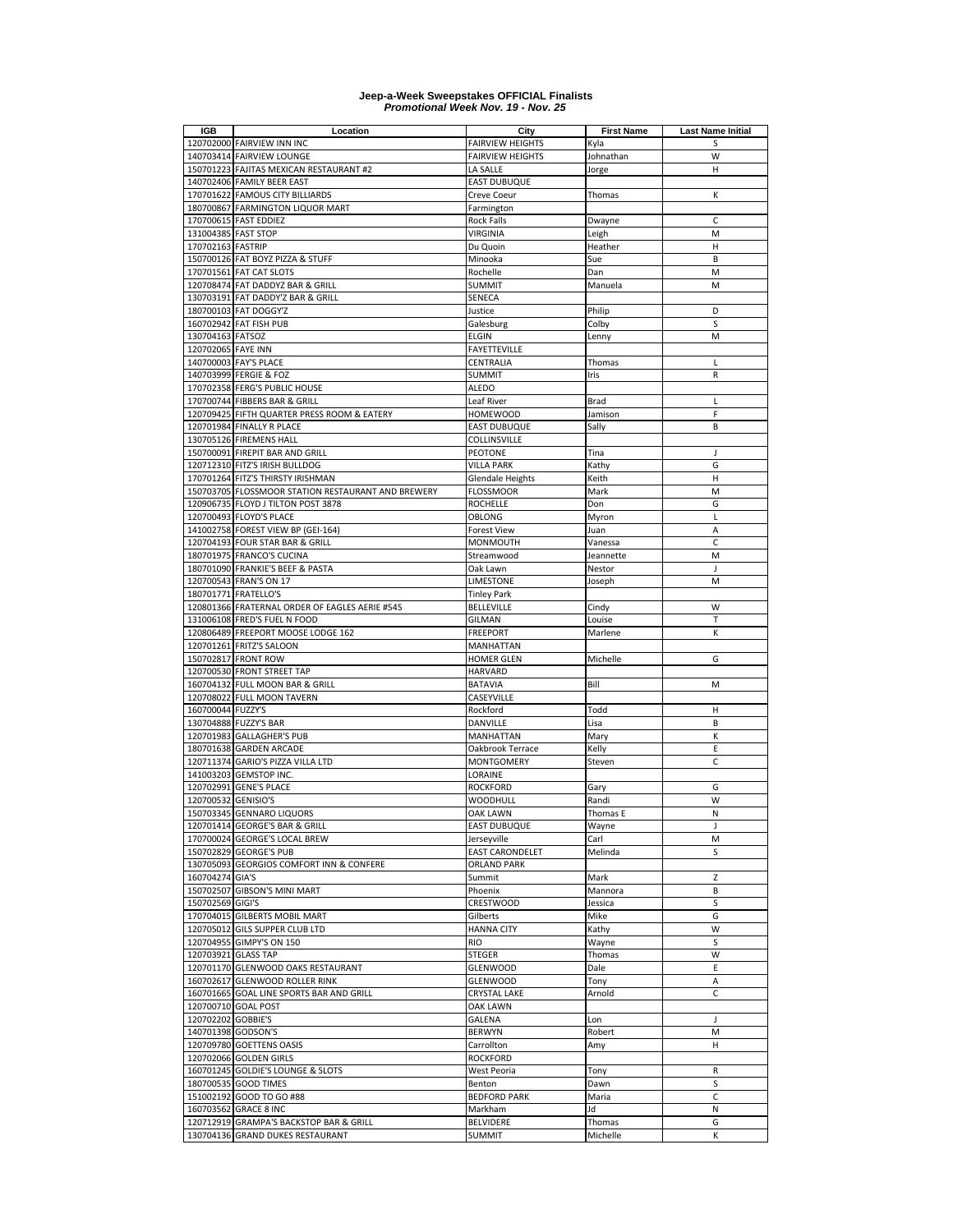| <b>IGB</b>           | Location                                                      | City                          | <b>First Name</b> | <b>Last Name Initial</b> |
|----------------------|---------------------------------------------------------------|-------------------------------|-------------------|--------------------------|
|                      | 130706212 GRANNY'S COUNTRY KITCHEN                            | <b>JUSTICE</b>                | peggy             | р                        |
|                      | 160701565 GREAT FOOD & SPIRITS                                | <b>MATTOON</b>                | Wilda             | L                        |
|                      | 120900192 GREATER PEORIA AMVETS                               | PEORIA                        | Linda             | $\mathsf T$              |
|                      | 120706845 GRIFFIN'S PINT                                      | <b>MORRIS</b>                 | Marcus            | S                        |
|                      | 120907842 GUNG HO VFW POST 6750<br>120705745 HALL'S BREW ROOM | <b>RANTOUL</b><br>YATES CITY  | Celia<br>Dennis   | Н<br>M                   |
|                      | 180701659 HAMMER HEADZ                                        | Rock Falls                    | Kelli             | Г                        |
|                      | 120705947 HAMMER'S BAR & RESTAURANT                           | <b>BARTONVILLE</b>            | Kevin             | G                        |
|                      | 170701432 HAN DEE MART                                        | Red Bud                       | Toni              | G                        |
|                      | 140703344 HAN-DEE MART                                        | CASEYVILLE                    | Mina              | P                        |
|                      | 170703727 HANK'S LOUNGE                                       | Centralia                     | Nathan            | S                        |
|                      | 180700969 HAPPY TAPPER                                        | Northlake                     | Richard           | W                        |
|                      | 170703096 HAPPY WOK MP                                        | Machesney Park                | Julie             | К                        |
|                      | 170701619 HARD LUCK                                           | Crestwood                     | Jim               | O                        |
|                      | 130902134 HARRY E ANDERSON VFW POST 9545                      | NEW LENOX                     | Karen             | S                        |
|                      | 120908212 HARRY W PHILBLAD POST #749                          | KNOXVILLE                     | Tori              | Г                        |
|                      | 151004202 HAVANA FAST STOP                                    | HAVANA                        | Timothy           | W                        |
|                      | 120711281 HAWG DOGS                                           | Savanna                       | Patty             | D                        |
|                      | 130700866 HAYNES ON MAIN                                      | MACKINAW                      | Russell           | J                        |
|                      | 160701517 HEAD WEST SUBS                                      | SOUTHERN VIEW                 | Vince             | $\vee$                   |
|                      | 160704230 HEATHER'S WINE NOOK, INC.                           | Chillicothe                   | Jeffrey           | D                        |
|                      | 150703022 HENNY PENNY                                         | <b>MCHENRY</b>                | John              | G                        |
|                      | 130703814 HENRY'S DOUBLE K                                    | <b>MT CARROLL</b>             | Willy             | R                        |
|                      | 160702481 HIDEAWAY SLOTS N MORE                               | <b>FITHIAN</b>                | Gary              | W                        |
|                      | 120700760 HIDEOUT LOUNGE                                      | <b>MT VERNON</b>              | Shelby            | D                        |
|                      | 120709906 HIGH HEELS SALOON                                   | SOMONAUK                      |                   |                          |
| 120700637            | HIGH NOON SALOON & EATERY                                     | ORANGEVILLE                   | Colten            | S                        |
|                      | 160703627 HIGHLAND PARK BOWL                                  | <b>MOLINE</b>                 | Kory              | B                        |
|                      | 180700110 HOLLYWOOD SLOTS                                     | South Beloit                  | Dorothy           | D                        |
|                      | 120701235 HOME PLATE RESTAURANT AND LOUNGE LLC                | ONARGA                        | Theresa           | Г                        |
|                      | 170700739 HOMETOWN GYROS                                      | Midlothian                    | Dean              | S                        |
| 130705686 HOOEY'S    | 120900762 HOMETOWN POST 9773 VFW                              | <b>HOMETOWN</b><br>QUINCY     | Bob               | К                        |
|                      | 120707730 HOOPS PUB & PIZZA                                   | PEORIA                        | Robert            | B                        |
|                      | 150701636 HORIZON LIQUORS INC                                 | <b>FREEPORT</b>               |                   |                          |
|                      | 160703850 HORNS & HALOS SALOON                                | Channahon                     | Mike              | V                        |
|                      | 160701728 HORSESHOE RESTAURANT & LOUNGE                       | O'FALLON                      | Brittany          | R                        |
| 170700491 HOT GRILL  |                                                               | Stickney                      |                   |                          |
|                      | 150703390 HOT SHOTS PIZZA & SLOTS                             | Pekin                         | Levi              | G                        |
|                      | 140703844 HOT SLOTS GETAWAY                                   | Richmond                      | Zak               | O                        |
|                      | 170702514 HOWARD'S                                            | <b>ALBANY</b>                 | Karren            | Н                        |
| 180701140 H'S BAR    |                                                               | <b>Belleville</b>             | Lynn              | G                        |
|                      | 130702061 HUB LOUNGE                                          | <b>HARVARD</b>                | Scott             | L                        |
|                      | 120706254 HUBERS WEST END STORE                               | CHAMPAIGN                     | Dimosthenes       | $\vee$                   |
|                      | 160701770 HUCK FINN DONUTS                                    | <b>OAK LAWN</b>               | Joe               | M                        |
|                      | 160704133 HUCK'S #104                                         | West Frankfort                | Schannone         | S                        |
|                      | 170702593 HUCK'S #142                                         | Carmi                         | DeeAnn            | J.                       |
|                      | 180701392 HUCK'S #161                                         | Marion                        | Tony              | $\mathsf C$              |
|                      | 170700887 HUCK'S #212                                         | Harrisburg                    | Randall           | C                        |
|                      | 180701393 HUCK'S #247                                         | Marion                        |                   |                          |
|                      | 171000341 HUCK'S #367                                         | CARTERVILLE                   | Kay               | D                        |
|                      | 161002208 HUCK'S #379                                         | Marion                        | Chris             | C                        |
|                      | 180701394 HUCK'S #388                                         | Marion                        | Mark              | W                        |
| 140701027   R HERE   | 120707517 ILLINI LOUNGE                                       | <b>BELLEVUE</b><br>MARSEILLES | Lucas             | С                        |
| 120704343 ILLINI TAP |                                                               | KEWANEE                       | Sean              | V                        |
| 180700815 IMAGE      |                                                               | Rockford                      | Peter             | V                        |
|                      | 150703801 IMPERIAL PUB & CLUB, INCORPORATED                   | <b>GRANITE CITY</b>           | Tonya             | R                        |
|                      | 120708407 INDUSTRIAL TAVERN                                   | WAMAC                         | Jamie             | R                        |
|                      | 140703945 INFINITY LOUNGE                                     | <b>CICERO</b>                 | Sam               | W                        |
|                      | 130704613 IRISH MILL INN                                      | MUNDELEIN                     | Christopher       | C                        |
| 120700604 IZZY'S     |                                                               | Joliet                        | Jill              | В                        |
|                      | 131006213 J & D OIL / J & D COUNTRYSIDE MARATHON              | POPLAR GROVE                  | Judie             | B                        |
|                      | 130702315 J & J'S HOMESTEAD INC                               | <b>GIFFORD</b>                | Steve             | н                        |
|                      | 120706485 J & K'S HALF MOON TAVERN                            | <b>HINCKLEY</b>               | Keith             | U                        |
|                      | 140700263 J.W. HOLLSTEIN'S SALOON                             | <b>TINLEY PARK</b>            | Linda             | C                        |
|                      | 120705009 JACKIE'S SLOTS & SHOTS                              | <b>CREST HILL</b>             | Amanda            | J                        |
| 160702794 JACKPOT    |                                                               | BenId                         | Nancy             | B                        |
|                      | 140702956 JACKPOT OASIS                                       | <b>MATTOON</b>                | Ron               | К                        |
|                      | 120701226 JACK'S BAR & GRILL                                  | <b>STEGER</b>                 | Michael           | J                        |
|                      | 130700373 JACK'S PLACE                                        | CASEYVILLE                    | Shirley           | W                        |
|                      | 170700845 JACKSON COUNTY COUNTRY CLUB                         | Murphysboro                   | Robert            | M                        |
|                      | 150703281 JACKSON'S HANDLEBAR                                 | SPRINGFIELD                   | Gary              | В                        |
|                      | 120900705 JACKSONVILLE AMVET                                  | <b>JACKSONVILLE</b>           | Geo               | M                        |
|                      | 120707918 JACOBSMEYER'S                                       | <b>GRANITE CITY</b>           |                   |                          |
|                      | 120700218 JAC'S DOGHOUSE                                      | PEKIN                         | Flint             | К<br>U                   |
|                      | 160702543 JAIMI'S PLACE<br>160701575 JAK'S PLACE              | Pekin                         | Kimberly<br>Bob   | C                        |
|                      |                                                               | CHICAGO RIDGE                 |                   |                          |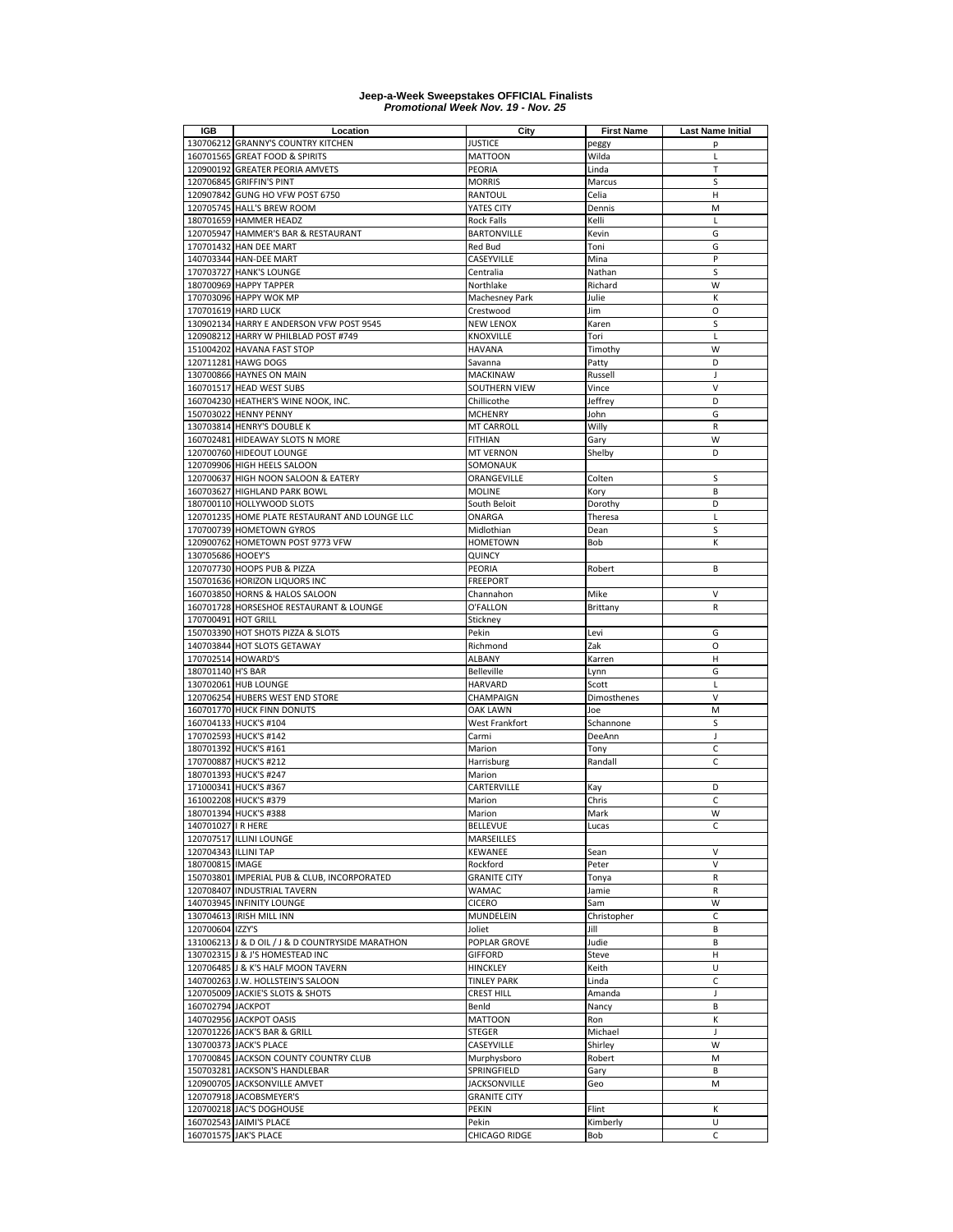| <b>IGB</b>            | Location                                                         | City                         | <b>First Name</b> | <b>Last Name Initial</b> |
|-----------------------|------------------------------------------------------------------|------------------------------|-------------------|--------------------------|
|                       | 160701935 JAMIE'S OUTPOST PARLOR                                 | <b>NORTH UTICA</b>           | Haley             | O                        |
|                       | 170700483 JEMMA'S SLOTS                                          | Crete                        | Ed                | R                        |
|                       | 160703602 JEN'S GUESTHOUSE                                       | <b>WILLOW SPRINGS</b>        | Chaz              | W                        |
|                       | 130705130 JEN'S PLACE BAR AND GRILL CORP                         | <b>FARMINGTON</b>            |                   |                          |
|                       | 180702134 JERK FLAVORS RESTAURANT & LOUNGE                       | Markham                      | Marcella          | J                        |
|                       | 120702987 JE'ROD'S BAR & GRILL                                   | SHANNON                      | Chris             | F                        |
|                       | 120701200 JESSE'S TAVERN                                         | <b>CHICAGO RIDGE</b>         | Karen             | S                        |
| 160703898 JIMMY C'S   |                                                                  | Peoria                       | Robert            | B                        |
|                       | 120703762 JIMMY EARP'S HIDEAWAY                                  | PEORIA                       | Gregory           | н                        |
|                       | 170702369 JIMMY'S BAR                                            | <b>WEST PEORIA</b>           | Taylor            | B                        |
| 120704374 JJ'S PUB    |                                                                  | <b>POSEN</b>                 | Cindy             | L<br>D                   |
| 120702076 JOE'S BAR   |                                                                  | <b>JOLIET</b>                | Jodi              |                          |
| 120709655 JOHN L'S II | 120704152 JOHNNIE'S TAP                                          | <b>BLUE ISLAND</b>           | Enrique           | F<br>P                   |
|                       |                                                                  | <b>FULTON</b><br>Peoria      | Angela            | B                        |
|                       | 120706432 JOHNNY VIGS<br>160700238 JOHNSBURG QUIK SHOP (GEI-196) | <b>JOHNSBURG</b>             | Steve<br>Kim      | К                        |
|                       | 131002980 JOHNSTON CITY "ROC" #9                                 | JOHNSTON CITY                | Rhonda            | W                        |
|                       | 120909423 JOLIET LEGION POST 1080                                | <b>JOLIET</b>                | Charmaine         | W                        |
|                       | 120708315 JOSEPHINE'S                                            | GEORGETOWN                   | Roger             | B                        |
|                       | 120701252 JOSH'S SALOON                                          | <b>FORRESTON</b>             | Luis              | M                        |
| 150701087 JOYLUCK     |                                                                  | <b>HOMETOWN</b>              | Leslie            | M                        |
| 150700773 J'S LANES   |                                                                  | <b>HARVARD</b>               | Sue               | M                        |
|                       | 120707903 JUDGE'S CHAMBERS                                       | PEORIA                       | Robert            | B                        |
|                       | 150702957 JUDI'S DELI                                            | Pekin                        | Joanne            | B                        |
|                       | 120708010 JULIE'S SHOOTING STAR TAVERN                           | WESTVILLE                    | Molly             | F                        |
|                       | 160701393 JUST ADD WATER BAIT, TACKLE & MORE                     | <b>MARION</b>                | Toni              | J                        |
|                       | 120705583 JUST US SPORTS BAR                                     | <b>JUSTICE</b>               | Cheryl            | M                        |
|                       | 170701764 JUSTICE GO LO                                          | Justice                      | Erick             | L                        |
|                       | 140710728 K OF C COLUMBIAN CLUB                                  | PINCKNEYVILLE                | Lisa              | G                        |
|                       | 180700053 KAL'S ROADHOUSE BAR AND GRILL CO.                      | Danville                     | Jamie             | P                        |
|                       | 151000458 KANKAKEE GAS N WASH                                    | KANKAKEE                     |                   |                          |
| 170701448 KARI'S      |                                                                  | SPRING GROVE                 | Jeremy            | D                        |
|                       | 170700048 KATHY'S CORNER                                         | <b>BLUE ISLAND</b>           | Scott             | M                        |
|                       | 120700694 KAT'S MEOW                                             | <b>EAST DUBUQUE</b>          | Suzi              | J                        |
|                       | 160702063 KD KAT'S LUCKY 7 LOUNGE                                | PEORIA HEIGHTS               | Robert            | B                        |
|                       | 180701603 KELLY'S QUICK STOP                                     | Norris City                  | Paul              | C                        |
|                       | 180700026 KENNY'S WESTSIDE PUB                                   | Peoria                       | Robert            | B                        |
|                       | 120701222 KEP'S SPORTS BAR INC [WASHINGTON]                      | WASHINGTON                   | Donna             | R                        |
|                       | 150700116 KICKBACK ON FULTON                                     | Peoria                       | Robert            | В                        |
|                       | 120705210 KICKBACK SALOON                                        | <b>TAMPICO</b>               | Patricia          | E                        |
|                       | 150703011 KICKN 66 LIQUOR & MORE                                 | LITCHFIELD                   | Shirley           | B                        |
|                       | 160702496 KIKI'S GAMING LOUNGE                                   | <b>CRESTWOOD</b>             | Jose              | M                        |
|                       | 170702932 KING NEPTUNE'S CAJUN HOUSE                             | Anna                         | Carolyn           | B                        |
|                       | 170700771 KLEAN KAFE INC.                                        | Philo                        | Bill              | F                        |
|                       | 180700613 KNJ LIQUOR & LOTTERY                                   | Dupo                         | Robert            | V                        |
|                       | 170703674 KNOXVILLE BAR & GRILL                                  | Knoxville                    |                   |                          |
|                       | 120704752 KOCH STREET BAR & GRILL                                | <b>PEKIN</b>                 | Wes               | S                        |
|                       | 120704005 KOKE'S TAVERN INC                                      | <b>FAIRMONT CITY</b>         | Sara              | B                        |
|                       | 120708462 KOPP'S KORNER                                          | <b>ALTON</b>                 | Gary              | S                        |
|                       | 120708463 KOPP'S KORNER TOO                                      | <b>GRANITE CITY</b>          | Anthony           | P                        |
| 130702844 KOURI'S     |                                                                  | Peoria                       | Tracey            | B                        |
|                       | 130702845 KOURIS GRILL AND BAR                                   | <b>GERMANTOWN HILLS</b>      | Steven            | S                        |
|                       | 120708213 KOURI'S PUB                                            | PEKIN                        |                   |                          |
|                       | 120708223 KOWALS BAR & GRILL                                     | <b>HICKORY HILLS</b>         | Tom               | Г                        |
|                       | 120711236 KRAPILS THE GREAT STEAK                                | <b>WORTH</b>                 | Bill              | J                        |
|                       | 120708728 KRETZERS BAR AND GRILL                                 | <b>HOYLETON</b><br>GROVELAND | Corey             | M                        |
|                       | 120702956 KUCHIE'S CORNER TAP<br>130700010 KUCHIES ON THE WATER  |                              | Dave              | Κ<br>M                   |
|                       | 130704109 LA FIESTA AZTECA RESTAURANT                            | <b>CREVE COEUR</b><br>ALSIP  | James<br>Gina     | Е                        |
|                       | 180701673 LA PALMA MEXICAN CUISINE                               | Algonquin                    |                   |                          |
|                       | 160703331 LA PLACITA TAQUERIA #2                                 |                              |                   |                          |
|                       | 150701184 LA ROSA'S PIZZA & PASTA                                | Marengo<br>STILLMAN VALLEY   | Larry<br>Trisha   | Ν<br>н                   |
|                       | 120708740 LA VILLITA LIQUORS II                                  | <b>AURORA</b>                | Jose              | М                        |
|                       | 160703514 LADY LUCK POKER                                        | <b>McCullom Lake</b>         | Don               | т                        |
|                       | 160703394 LAGONDOLA SPAGHETTI HOUSE                              | Peoria                       | Bre               | C                        |
|                       | 141002738 LAKE VILLA QUIK SHOP (GEI-103)                         | <b>LAKE VILLA</b>            | Michelle          | R                        |
|                       | 160702471 LAKES SPORTS BAR                                       | Island Lake                  | Brad              | P                        |
|                       | 150701442 LAKEVIEW PLACE                                         | SPRING GROVE                 | Susan             | R                        |
| 141000135 LAMBOS 5    |                                                                  | <b>TUSCOLA</b>               | Cliff             | S                        |
|                       | 120700179 LANDMARK PLAZA                                         | PEORIA                       | Greg              | н                        |
|                       | 170703636 LAN-OAK LIQUORS                                        | LANSING                      |                   |                          |
|                       | 170700717 LAST CHANCE BAR & GRILL                                | Peoria                       | Nick              | M                        |
| 160701021 LATTANZI    |                                                                  | MIDLOTHIAN                   | Teresa            | Z                        |
| 150701918 LAURIE'S    |                                                                  | <b>MANITO</b>                | Kathie            | W                        |
|                       | 170703436 LAVA TIKI LOUNGE                                       | Peoria                       | Robert            | N                        |
| 170703742 LC PUB      |                                                                  | Caseyville                   | William           | C                        |
|                       | 120701164 LEAGUE LOUNGE                                          | BELLEVILLE                   | Myra              | н                        |
|                       | 160701007 LEDO'S PIZZA                                           | COUNTRYSIDE                  | Vince             | н                        |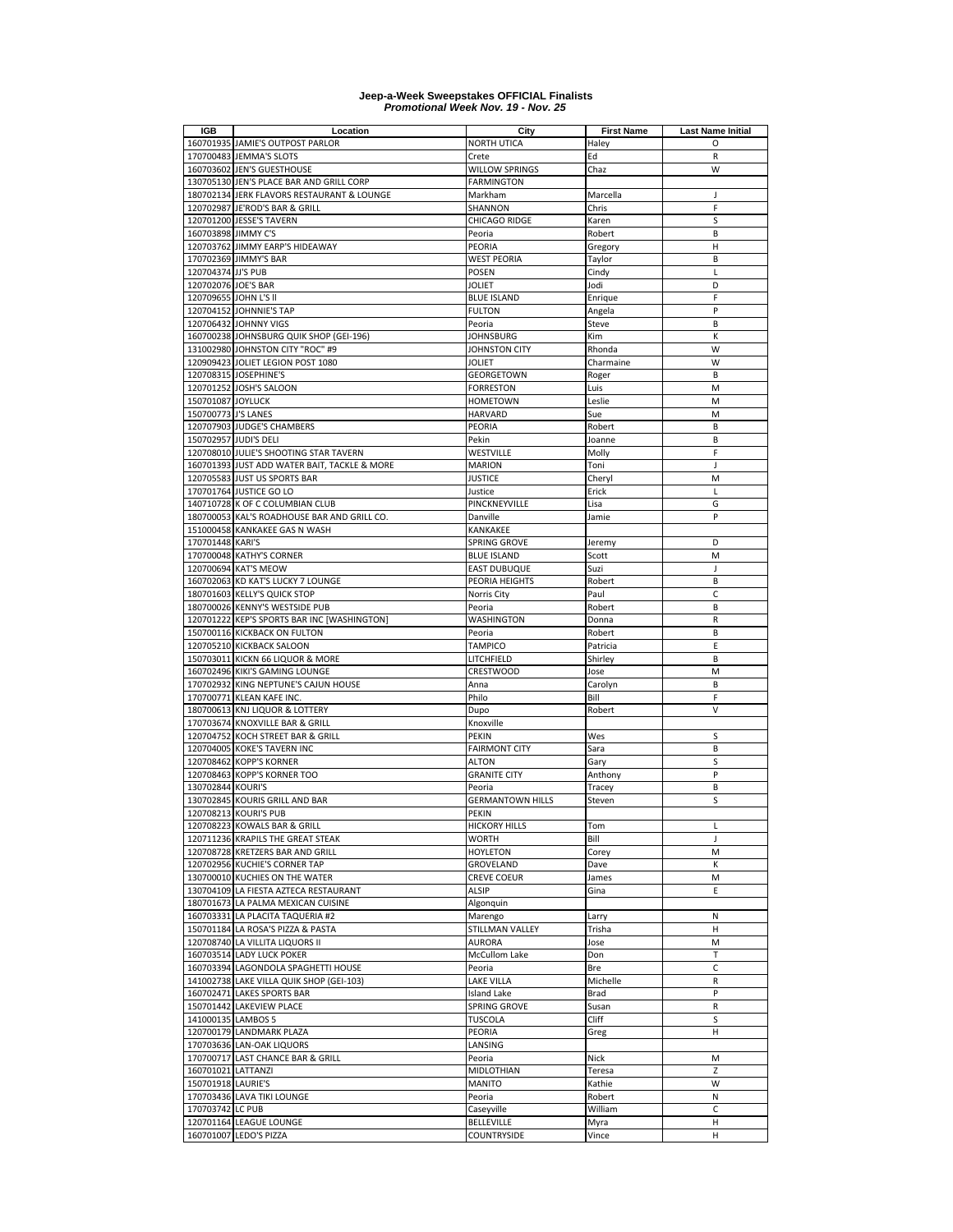| <b>IGB</b>        | Location                                                               | City                                    | <b>First Name</b>     | <b>Last Name Initial</b> |
|-------------------|------------------------------------------------------------------------|-----------------------------------------|-----------------------|--------------------------|
|                   | 181001540 LENNY'S FOOD N FUEL                                          | Joliet                                  |                       |                          |
|                   | 141003300 LENNY'S FOOD N FUEL                                          | <b>NEW LENOX</b>                        |                       |                          |
|                   | 131000406 LENNY'S GAS N WASH                                           | Mokena                                  |                       |                          |
|                   | 120704736 LES BROTHERS RESTAURANT<br>130706459 LES BROTHERS RESTAURANT | <b>OAK LAWN</b><br><b>HICKORY HILLS</b> | Mike<br>Lillian       | N<br>T                   |
|                   | 170702612 LIBBY'S LOUNGE                                               | Champaign                               | Lachia                | B                        |
|                   | 170701425 LILY'S PLACE                                                 | Sandwich                                | Patricia              | N                        |
|                   | 120706038 LINCOLN OAKS GOLF COURSE                                     | CRETE                                   | Fred                  | B                        |
|                   | 170701580 LINN LANES                                                   | Canton                                  | Tyler                 | W                        |
|                   | 120705893 LITTLE BROWN JUG                                             | <b>BURNHAM</b>                          | Lolita                | D                        |
|                   | 120701395 LITTLE RED SCHOOLHOUSE                                       | NORTH AURORA                            | Rudy                  | D                        |
|                   | 130704318 LIVE STAR BANQUET HALL, INC.                                 | WAUKEGAN                                | Ulysses               | E                        |
|                   | 120708492 LIVELY'S BAR                                                 | TAMAROA                                 | Jamie                 | Г                        |
|                   | 120705175 LIZZIE'S LOUNGE OF OGLESBY                                   | OGLESBY                                 |                       |                          |
|                   | 150702683 LOCAL TAVERN                                                 | NORRIDGE                                | Elzbieta              | Т                        |
|                   | 120709723 LOGAN'S BAR & GRILL                                          | FREEPORT                                | Steve                 | C                        |
|                   | 140703136 LOLLIES CAFE                                                 | PERCY                                   | Skylar                | M                        |
|                   | 120710646 LOLLIE'S CAFE LLC                                            | SPARTA                                  | Leif                  | R                        |
|                   | 140702743 LONGFORD PUB                                                 | <b>CRESTWOOD</b>                        | Marianne              | К                        |
|                   | 160700001 LOUIE'S PAD BAR & GRILL                                      | <b>MANITO</b>                           | Nathan                | D                        |
|                   | 170700081 LOUIE'S TAP HOUSE                                            | Roscoe                                  | Lance                 | T                        |
|                   | 120804264 LOYAL ORDER OF MOOSE #1384                                   | <b>FLORA</b>                            | Sue                   | N                        |
|                   | 120807841 LOYAL ORDER OF MOOSE #2578                                   | <b>RIVER GROVE</b>                      | Gary                  | G                        |
|                   | 150701680 LUCK ON FIRST GAMING                                         | <b>DIXON</b>                            | Harry                 | B                        |
| 170701510 LUCKY 7 |                                                                        | Pekin                                   | Paul                  | M                        |
|                   | 140702586 LUCKY 777'S SLOT & VIDEO POKER II                            | <b>ROSCOE</b>                           | Keri                  | S                        |
|                   | 130703265 LUCKY 777'S SLOTS & VIDEO POKER LOUNGE                       | <b>ROSCOE</b>                           | Austin                | S                        |
|                   | 180700346 LUCKY DAY GAMING CAFE II, INC.                               | North Riverside                         | Kenneth               | Н                        |
|                   | 170701066 LUCKY DAY GAMING CAFE INC                                    | Melrose Park                            | Isamar                | $\mathsf{C}$             |
|                   | 170702395 LUCKY DIAMOND                                                | Champaign                               | Shalavondria          | C                        |
|                   | 180700652 LUCKY DOGS BAR                                               | Belvidere                               | Steve,                | P                        |
|                   | 130701774 LUCKY JOE'S BAR AND GRILL                                    | FREEBURG                                | Joseph                | S<br>M                   |
|                   | 170703090 LUCKY LARRY'S SLOTS<br>170702394 LUCKY LARRY'S SLOTS         | Mount Vernon<br>Nashville               | Robert<br>Alexander   | B                        |
|                   | 160701571 LUCKY ROSE                                                   | SWANSEA                                 | Daniel                | W                        |
|                   | 150702263 LUCKY SLOTS                                                  | <b>MACHESNEY PARK</b>                   | Kelly                 | K                        |
|                   | 180700898 LUCKY SPIRITS GAMING                                         | Pekin                                   | Kali                  | Н                        |
| 120700250 LUCKY'S |                                                                        | OQUAWKA                                 | <b>Bruce</b>          | F                        |
|                   | 120704071 LUCKY'S LOUNGE                                               | CHICAGO RIDGE                           | Eric                  | M                        |
|                   | 120706063 LUDY'S KICKAPOO CREEK SALOON                                 | <b>EDWARDS</b>                          | Anissa                | К                        |
|                   | 170703218 LULU BELLE'S PANCAKEHOUSE II LLC                             | <b>FRANKLIN PARK</b>                    | Mary                  | S                        |
|                   | 120713093 LUXEMBURGER CLUB                                             | AURORA                                  | Dan                   | L                        |
|                   | 160704137 LYNWOOD SPORT CENTER                                         | LYNWOOD                                 | Amy                   | G                        |
|                   | 170701405 MADORI'S LIQUOR & DELI INC                                   | MIDLOTHIAN                              | Sandy                 | N                        |
|                   | 140703006 MAGOO'S BAR LLC                                              | <b>BEDFORD PARK</b>                     | Ryan                  | S                        |
|                   | 120700498 MAIN STREET BAR & GRILL - ESSEX                              | <b>ESSEX</b>                            | Connie                | S                        |
|                   | 120711520 MAIN STREET BAR & GRILL - WALNUT                             | WALNUT                                  | Alyssa                | F                        |
|                   | 180700643 MAIN STREET DELI & LIQUORS                                   | Countryside                             | Chester               | G                        |
|                   | 120700638 MAIN STREET STATION                                          | <b>MCHENRY</b>                          | Barb                  | К                        |
|                   | 140701123 MAMA CIMINO'S                                                | <b>DIXON</b>                            | Melissa               | G                        |
|                   | 170701428 MAMA DEANS                                                   | Bartonville                             | RoxAnna               | К                        |
|                   | 120701282 MAMA LUIGI                                                   | <b>BRIDGEVIEW</b>                       | Kecin                 | Н                        |
|                   | 160700569 MANDY'S BAR                                                  | O'FALLON                                | Angie                 | $\vee$                   |
|                   | 130706154 MANNY'S PIZZA                                                | STERLING                                | Brody                 | W                        |
|                   | 120700601 MANNY'S PIZZA & SALOON                                       | SAVANNA                                 | Dawn                  | M                        |
|                   | 120710778 MANNY'S PIZZA & TACOS<br>120700592 MANNY'S TOO               | <b>FREEPORT</b>                         | Tawney                | W                        |
|                   | 120702053 MAPLE PARK PUB & GRILL                                       | <b>FULTON</b><br><b>MAPLE PARK</b>      | Vicky<br><b>Brett</b> | К<br>M                   |
|                   | 120707438 MAPLEWOOD INN                                                | <b>BLUE ISLAND</b>                      | James                 | R                        |
|                   | 141003875 MARATHON                                                     | Montgomery                              | Rhema mary            | J                        |
|                   | 120700569 MARCOTTE'S BAR AND GRILL                                     | <b>OAK FOREST</b>                       | Neil                  | M                        |
|                   | 120702298 MARDI GRAS LANES                                             | DeKalb                                  | Harold                | D                        |
|                   | 140701994 MARGARITAS CANTINA                                           | <b>NEW BADEN</b>                        | Lindell               | M                        |
|                   | 130703488 MARGARITAS MEXICAN RESTAURANT                                | BELLEVILLE                              | Jessica               | C                        |
|                   | 160703314 MARGARITAS RESTAURANT & LOUNGE                               | Lynwood                                 | Kerry                 | P                        |
|                   | 150704027 MARGARITAS WEST                                              | Belleville                              | Daniel                | M                        |
|                   | 160700228 MARIACHI'S INC                                               | MILLSTADT                               | Tina                  | B                        |
|                   | 120904784 MARION B. FLETCHER POST #136                                 | <b>MONMOUTH</b>                         | Randy                 | B                        |
|                   | 180701509 MARISCOS COSTA AZUL, LTD.                                    | Crestwood                               | Fernando              | G                        |
|                   | 170704286 MARKHAM AMOCO                                                | Markham                                 | Keith                 | R                        |
|                   | 120902069 MARRS MEYER AMERICAN LEGION POST 991                         | WORTH                                   | Ashley                | D                        |
|                   | 130705327 MARSEILLES LIONS CLUB                                        | MARSEILLES                              |                       |                          |
|                   | 120705357 MARTIN'S TAVERN                                              | STEGER                                  | Carla                 | Г                        |
|                   | 120703364 MARY'S FAMILY DINING                                         | <b>GALVA</b>                            | Greg                  | $\mathsf T$              |
|                   | 120700732 MARY'S PLACE                                                 | <b>ROCKFORD</b>                         | Кy                    | R                        |
|                   | 120800504 MCHENRY LODGE LOYAL ORDER OF MOOSE                           | <b>JOHNSBURG</b>                        | Susan                 | D                        |
| 120811573         | MCLEANSBORO ELKS LODGE 1882                                            | MCLEANSBORO                             | Nicole                | К                        |
|                   | 120707124 McMAHON'S PINTS & PLATES                                     | <b>WASHINGTON</b>                       | Tony                  | M                        |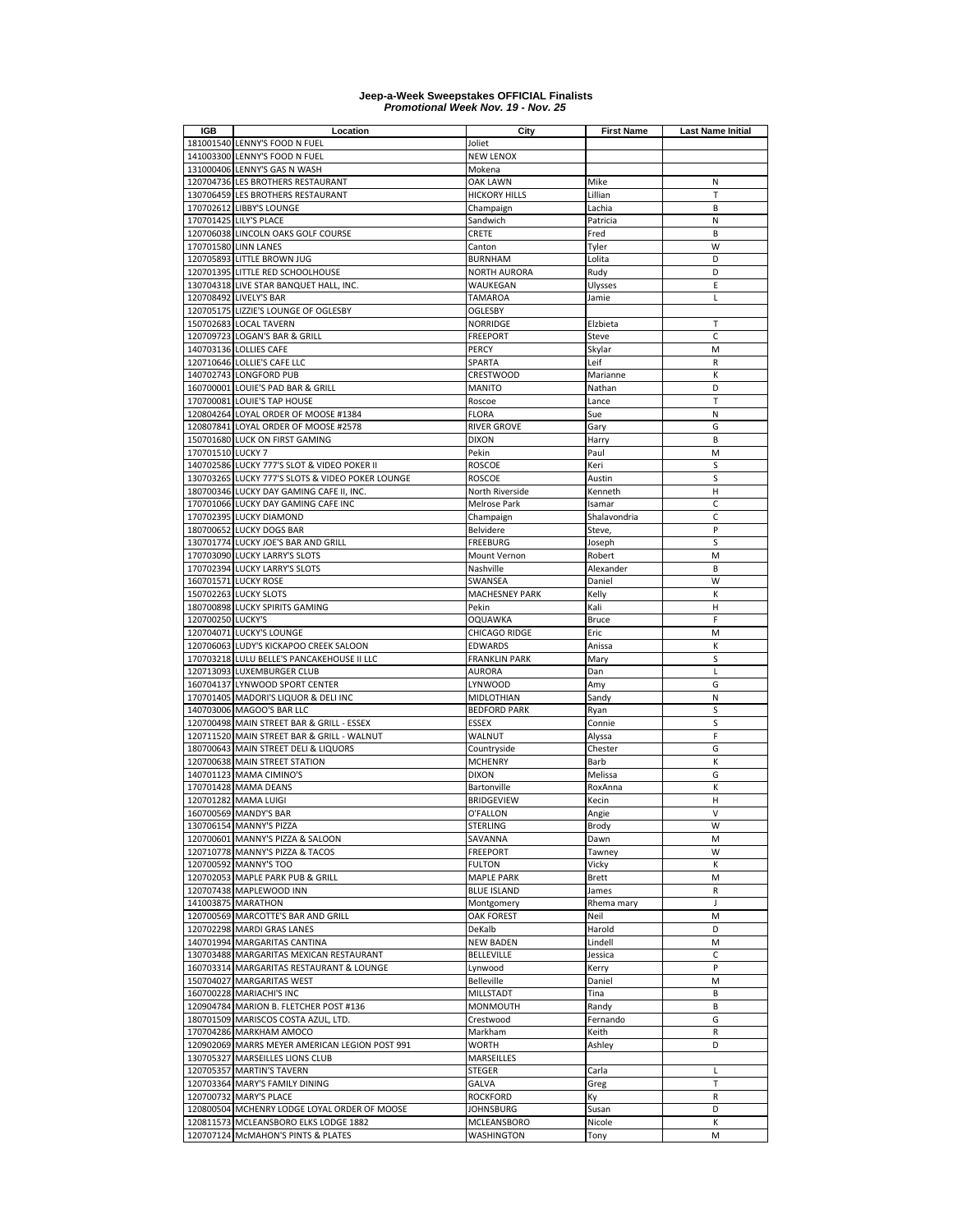| IGB                | Location                                                                    | City                                      | <b>First Name</b> | <b>Last Name Initial</b> |
|--------------------|-----------------------------------------------------------------------------|-------------------------------------------|-------------------|--------------------------|
|                    | 180700107 MEAT & POTATO EATERY                                              | Carpentersville                           | Michael           | G                        |
|                    | 160700801 MEAT N POTATO EATERY                                              | <b>MCHENRY</b>                            | Jim               | C                        |
|                    | 120701293 MEL'S PLACE                                                       | MT OLIVE                                  | Laura             | К                        |
|                    | 120808228 MENDOTA ELKS LODGE 1212                                           | <b>MENDOTA</b>                            | Amy               | A                        |
|                    | 120804040 MENDOTA MOOSE LODGE #714                                          | <b>MENDOTA</b>                            | Richard           | S                        |
|                    | 160700189 MESSENGER'S BAR AND GRILL                                         | OREGON                                    | Jessica           | M                        |
|                    | 150704232 MESSIES BAR & GRILL INC.                                          | OREGON                                    | Don               | P                        |
|                    | 180700085 MI TIERRA BONITA                                                  | <b>Fairmont City</b>                      |                   |                          |
|                    | 160700932 MID TOWN PACKAGE LIQUOR'S                                         | <b>SESSER</b>                             |                   |                          |
|                    | 120709096 MIKE & DENISE'S PIZZERIA & PUB                                    | <b>AURORA</b>                             | Bonnie            | К                        |
|                    | 130704491 MIKE & DENISE'S PIZZERIA & PUB - YORKVILLE                        | YORKVILLE                                 | Laura             | M                        |
|                    | 160702725 MIKKI'S DINER                                                     | <b>WILMINGTON</b>                         | Joyce             | C                        |
|                    | 160702868 MIMINIS GENERAL STORE                                             | <b>ASHTON</b>                             | Charles           | P                        |
|                    | 160700902 MIMMO'S PIZZA                                                     | <b>FORRESTON</b>                          |                   |                          |
| 140703386 MINDY'S  |                                                                             | <b>MOKENA</b>                             | Ken               | К                        |
|                    | 120701329 MINIER LANES                                                      | <b>MINIER</b>                             | Rhonda            | M                        |
|                    | 170704284 MINNIHANS SPORTS BAR                                              | Hampshire                                 |                   |                          |
|                    | 180700983 MIRA'S CAFE                                                       | Elk Grove Village                         | Joel              | J                        |
|                    | 120701987 MISS BILL'S PLACE                                                 | <b>CALUMET PARK</b>                       | Leroy             | S                        |
|                    | 150701539 MISS KITTY'S SALOON INC.                                          | <b>MARENGO</b>                            | Brian             | B                        |
|                    | 120710160 MISTY'S BAR                                                       | KEWANEE                                   | Kathy             | $\mathbf{I}$             |
|                    | 120710387 MOLLY'S BAR & THE BOTTLE STORE                                    | DEKALB                                    | Laura             | M                        |
|                    | 140700161 MOLLY'S DELI                                                      | <b>MACHESNEY PARK</b>                     | Gina              | G                        |
|                    | 130704913 MOLLY'S DELI                                                      | <b>LOVES PARK</b>                         | Randy             | F                        |
|                    | 140700173 MOLLY'S DELI                                                      | Loves Park                                | John              | A                        |
|                    | 140700713 MOLLY'S DELI                                                      | Rockford                                  | Ace               | R                        |
|                    | 140700887 MOLLY'S DELI                                                      | Rockford                                  | Roy               | F                        |
|                    | 130704426 MOLLY'S DELI                                                      | <b>LOVES PARK</b>                         | Sue               | Г                        |
|                    | 140702957 MOLLY'S DELI                                                      | Rockford                                  | Gina              | G                        |
|                    | 140700009 MOLLY'S DELI                                                      | Rockford                                  | Sally             | P                        |
|                    | 150702424 MOLLY'S DELI                                                      | <b>BELVIDERE</b>                          | Ernie             | L                        |
|                    | 130704314 MOLLY'S DELI                                                      | <b>ROSCOE</b>                             | Bill              | $\vee$                   |
|                    | 120705200 MONGO MCMICHAELS                                                  | ROMEOVILLE                                | Kostas            | S                        |
|                    | 140702275 MONKEY BUSINESS                                                   | GALESBURG                                 | Keith             | M                        |
|                    | 180701719 MOODY'S CLUB                                                      | Peoria                                    | Stacey            | J                        |
|                    | 120806275 MOOSE LODGE #241                                                  | <b>WILMINGTON</b>                         | Shelly            | M                        |
|                    | 120702170 MORAN ATHLETIC CLUB                                               | <b>JOLIET</b>                             | James             | W                        |
|                    | 140703579 MORT'S PUB INC                                                    | LA SALLE                                  | Andrea            | F                        |
|                    | 160701232 MO'S WILLOW PUB & GRUB                                            | <b>WILLOW SPRINGS</b>                     | Deb               | S                        |
| 180700580 MOTHER'S |                                                                             | <b>GRANVILLE</b>                          |                   |                          |
| 180701589 MOTZEE'S |                                                                             | Wataga                                    | April             | M                        |
|                    | 150700579 MR TEQUILA BAR & GRILL                                            | <b>DIXON</b>                              | Celia             | Г                        |
|                    | 120706457 MR. SALSAS                                                        | <b>OGLESBY</b>                            | Filiberto         | S                        |
|                    | 120707671 MT CARROLL BOWLING CENTER                                         | MT CARROLL                                | Deana             | B                        |
|                    | 120703199 MT HAWLEY BOWL                                                    | PEORIA                                    |                   |                          |
|                    | 130802222 MT MORRIS MOOSE LODGE #1551                                       | <b>MT MORRIS</b><br><b>MOMENCE</b>        | Angela            | M                        |
|                    | 130704585 MUGGS & SUDDS MOMENCE                                             |                                           | Greg              | С<br>W                   |
|                    | 160700430 MURDOCK'S PLACE                                                   | LODA                                      | Melissa           |                          |
|                    | 120702148 MURPHY'S LAW                                                      | OAK LAWN                                  | Taylor            | W                        |
|                    | 120712495 MY PLACE [BRADFORD]                                               | <b>BRADFORD</b>                           | Taylour           | B                        |
|                    | 120700520 MY PLACE BAR & GRILL                                              | <b>ROCKFORD</b>                           | Shanta            | D                        |
|                    | 160700540 MY PLACE BAR AND GRILL                                            | MCHENRY                                   | Jeffery           | н                        |
|                    | 120707318 N J'S PLACE                                                       | <b>DECATUR</b>                            | Joyce             | W                        |
|                    | 160702323 NAT'S PLACE LLC<br>170704265 NATURAL LAW COCKTAIL CLUB AND EATERY | Chillicothe                               | Juliet            | Ε<br>B                   |
|                    |                                                                             | Blue Island                               | Dan               |                          |
|                    | 120700651 NEW DJ'S BAR & GRILL                                              | <b>ALTON</b>                              | Brian             | Y                        |
|                    | 120703322 NEW WINDSOR DEPOT<br>130705816 NICKS BAR & GRILL                  | <b>NEW WINDSOR</b><br><b>GRANITE CITY</b> | Marla             |                          |
|                    | 130703729 NICK'S BARBEQUE                                                   |                                           | Stacyhill         | н<br>C                   |
|                    |                                                                             | HOMER GLEN                                | Joy               | M                        |
|                    | 140700240 NICKS BBQ AT TINLEY PARK                                          | <b>TINLEY PARK</b>                        | Camille           |                          |
|                    | 120707312 NICK'S TAVERN                                                     | LEMONT                                    | Sheila            | S                        |
|                    | 120706387 NINTH ST PUB                                                      | LA SALLE                                  | Mary              | Т<br>C                   |
|                    | 120700386 NO JACKS BAR & GRILL                                              | SMITHTON                                  | Michael           |                          |
| 120711947          | <b>NO NAME PUB</b>                                                          | <b>FOREST VIEW</b><br><b>BERWYN</b>       | Richard           | D                        |
|                    | 150700584 NONNA D'S PIZZERIA<br>170700680 NORBY'S SLOTS                     |                                           | Jerrg             | S<br>P                   |
|                    | 150700990 NORTH MAIN BAR                                                    | Carrollton                                | Jan<br>D          |                          |
|                    |                                                                             | <b>ROCKFORD</b><br><b>STERLING</b>        |                   | S<br>C                   |
|                    | 130704969 NORTHEND LIQUOR<br>120705504 NORTHGATE FAMILY RECREATION          | GALESBURG                                 | Jodell<br>Joan    | S                        |
|                    | 120700484 NORTHSIDE TAP                                                     | MARENGO                                   | Christopher       | W                        |
|                    | 120700529 NOWHERE BAR & GRILL                                               |                                           |                   |                          |
|                    | 120701470 NU BOWL LANES                                                     | Victoria<br><b>MT VERNON</b>              | Jay<br>John       | н<br>C                   |
|                    | 120701470 NU BOWL LANES                                                     | <b>MT VERNON</b>                          |                   |                          |
|                    |                                                                             |                                           |                   |                          |
|                    | 120702299 OAK FOREST BOWL                                                   | <b>OAK FOREST</b>                         | Carlton           | D                        |
|                    | 171003954 OASIS ON 20                                                       | Elgin                                     |                   |                          |
|                    | 120705057 O'BRIEN'S CORNER TAVERN                                           | DANVILLE                                  | Becky             | S                        |
|                    | 150701106 OFF THE HOOK BAR & GRILL                                          | <b>KEITHSBURG</b><br>Belleville           | Richie            | Ν<br>К                   |
|                    | 160703526 OFFICE LOUNGE                                                     |                                           | Matt              |                          |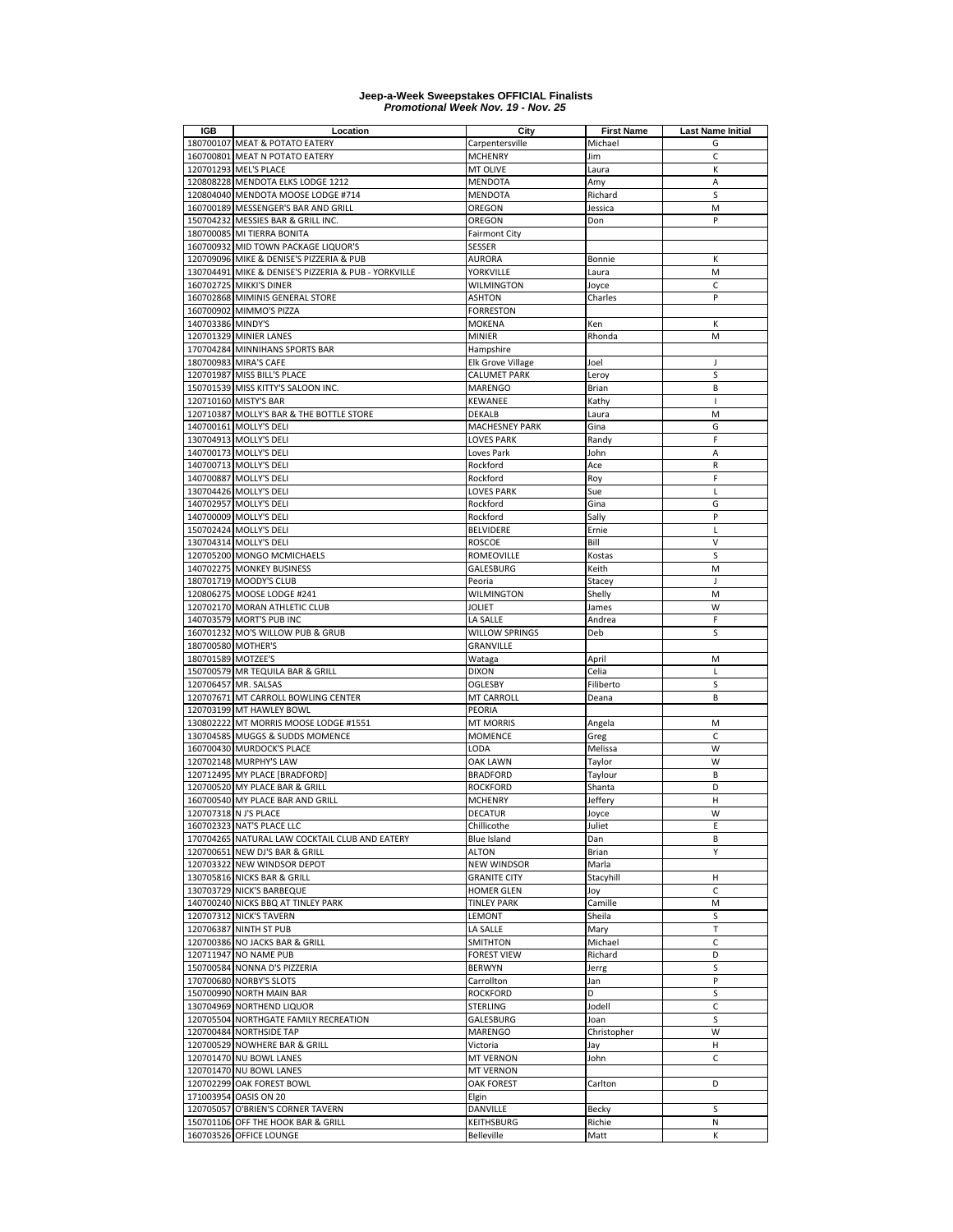| <b>IGB</b>          | Location                                                    | City                            | <b>First Name</b> | <b>Last Name Initial</b> |
|---------------------|-------------------------------------------------------------|---------------------------------|-------------------|--------------------------|
|                     | 120705520 OFFIE'S TAP                                       | Huntley                         | Donald            | G                        |
|                     | 170704029 OK CORRAL PIZZERIA INC                            | Markham                         | Tony              | A                        |
|                     | 120712916 OL' DAD'S PLACE                                   | Pekin                           | Don               | R                        |
|                     | 120712372 OLD CHICAGO RESTAURANT                            | PEORIA                          | Daniel            | M                        |
|                     | 120701384 OLD TOWN TAP                                      | CRETE                           | Dino              | S                        |
|                     | 120701254 OLDE TYME INN<br>180700341 OLIVER'S PIZZA & PUB   | SANDWICH                        | Laura             | M<br>B                   |
|                     | 150701597 ONE PAW'Z PUB LLC                                 | Peoria Heights<br><b>MCNABB</b> | Robert<br>Scott   | B                        |
|                     | 140704038 ONE STOP SMOKERS SHOP                             | GALESBURG                       |                   |                          |
|                     | 150701658 OQUAWKA DINER, INC.                               | <b>OQUAWKA</b>                  |                   |                          |
|                     | 130703902 OSCAR'S BAR & GRILL LLC                           | CAHOKIA                         | Brenda            | L                        |
|                     | 130705111 OSWEGO INN                                        | OSWEGO                          | Jim               | D                        |
|                     | 120801306 OTTAWA LODGE 960                                  | <b>OTTAWA</b>                   | Judy              | M                        |
|                     | 120707834 OUR PLACE                                         | SOUTH ELGIN                     | John              | G                        |
|                     | 120704043 P J KLEM'S RESTAURANT                             | LYONS                           | Ron               | $\mathsf{T}$             |
|                     | 140703253 P.T.'s IN THE HILL                                | <b>WALNUT HILL</b>              | Jeffrey           | D                        |
|                     | 170701583 PA-CHAN-GA                                        | Kankakee                        | Belen             | $\circ$                  |
| 150703796 PADDY'S   |                                                             | CREST HILL                      | Mary              | M                        |
|                     | 180700268 PAIR OF DICE                                      | Columbia                        | Dana              | К                        |
| 120703319 PAPA'S    |                                                             | MONMOUTH                        | Joel              | F                        |
|                     | 130700172 PAPPAS RESTAURANT                                 | <b>ALSIP</b>                    | Mindo             | R                        |
| 120700573 PARADISE  |                                                             | <b>GALENA</b>                   | Sue               | н                        |
|                     | 160701786 PARADOX EMPORIUM INC                              | <b>BRADLEY</b>                  | David             | F                        |
| 150700583 PARIS 21  |                                                             | LEMONT                          | Sharon            | К                        |
|                     | 150704192 PARISH'S PUB                                      | Washington                      | Gerald            | F                        |
|                     | 120905409 PARK FOREST A L POST# 1198                        | CHICAGO HEIGHTS                 | Kate              | P                        |
| 130700357 PARK TAP  |                                                             | CALUMET PARK                    | Christine         | D                        |
|                     | 120703840 PARKSIDE LANES                                    | AURORA                          | Yesenia           | V                        |
|                     | 120700338 PATIO SNACK SHOP                                  | GALESBURG                       | Mary              | Г                        |
| 160701033 PATSY'S   |                                                             | HARVARD                         | Dev               | $\mathsf{C}$             |
|                     | 120701377 PEORIA PIZZA WORKS                                | PEORIA HEIGHTS                  | Tim               | M                        |
|                     | 120701152 PEOTONE BOWL & LOUNGE                             | <b>PEOTONE</b>                  | Don               | S                        |
|                     | 160700043 PEPE'S MEXICAN RESTAURANT                         | Romeoville                      | Edward            | Z                        |
|                     | 180700379 PEPPERS GAMING PARLOR                             | NASHVILLE                       | Marci             | Н                        |
|                     | 170700315 PERDUE'S GRILL, INC.                              | Tremont                         | Mark              | B                        |
|                     | 120707634 PERIGEN'S TAVERN                                  | <b>MADISON</b>                  |                   |                          |
|                     | 130800433 PETER H CLARK LDGE 483 ELKS                       | PEORIA                          |                   |                          |
|                     | 120706274 PETE'S LOUNGE                                     | <b>ALTON</b>                    | Lexi              | W                        |
|                     | 150700199 PETRI'S POUR HOUSE                                | <b>MINONK</b>                   | Sue               | P                        |
|                     | 120702107 PETROLEUM CLUB OF OLNEY                           | OLNEY                           | Stacie            | J                        |
|                     | 120710898 PHEASANT LANES - KEGLERS PUB                      | <b>BLOOMINGTON</b>              | Cody              | M                        |
|                     | 120910788 PHILLIP CARPENTER POST 66 AMVETS                  | WHEELING                        | Sanjuanita        | M                        |
|                     | 130703566 PHILLIPS 66 & RTE 203 MART                        | <b>FAIRMONT CITY</b>            | Lucas             | S                        |
|                     | 140700800 PHOENIX CLUB                                      | <b>AURORA</b>                   | K                 | W                        |
|                     | 160703597 PIG DOG PUB                                       | Montgomery                      | Laura             | M                        |
|                     | 150700908 PIN AND TONIC                                     | <b>BEECHER</b>                  | Monica            | D                        |
|                     | 150703734 PIN SPLITTER LANES LLC                            | PRINCETON                       | Tonia             | Г                        |
|                     | 170704047 PIT RIB HOUSE                                     | HICKORY HILLS                   | Kyriaki           | R                        |
|                     | 170704058 PIT STOP INC                                      | WALNUT                          | Suzanne           | V                        |
|                     | 120700480 PJ'S POUR HOUSE                                   | OAK LAWN                        |                   |                          |
|                     | 140702359 PJS VIDEO GAMING CAFE                             | STEELEVILLE                     | Stephnee          | G                        |
|                     | 120704369 PLAYERS PUB & GRILL                               | <b>Prospect Heights</b>         | Scott             | D                        |
|                     | 180701453 PLUM GARDEN MCHENRY                               | McHenry                         | Daniel            | C                        |
|                     | 140703603 PO-BOY'S ON FROSTWOOD, LLC                        | Peoria                          | Robert            | D                        |
|                     | 160701187 POCKETS BILLIARDS - DOC'S LOUNGE                  | Crestwood                       | Rachel            | н                        |
|                     | 120710815 POP-A-TOPS AGAIN INC                              | <b>SCALES MOUND</b>             | Kenneth           | B                        |
|                     | 130705322 POPECK CONVENIENCE STORE                          | ASHLEY                          | Trevor            | P                        |
|                     | 140700107 PORT ROYAL GASTROPUB                              | <b>DECATUR</b>                  | Epiphany          | W                        |
|                     | 180700953 PORTER'S PUB                                      | Tamaroa                         | Ту                | К                        |
|                     | 160700955 POT BELLY PUB<br>150702720 POTESTA'S PIZZA ALONSO | <b>WESTMONT</b>                 | Michael           | K<br>B                   |
|                     |                                                             | WAUKEGAN                        | Ebony             |                          |
|                     | 120706070 POUR HOUSE<br>120706565 POUR HOUSE PUB            | <b>FIELDON</b>                  | Justin<br>Mike    | А<br>A                   |
|                     | 120705909 PRIME TIME RESTAURANT AND BAR                     | Kingston<br>HICKORY HILLS       | Ron               | M                        |
|                     | 170701056 PRINCEVILLE FOOD & GAMING                         | Princeville                     | Roy               | К                        |
|                     | 120708467 PROGRESSIVE CLUB                                  | WILSONVILLE                     |                   |                          |
|                     | 150700490 PROHIBITION JUNCTION SPORTS BAR AND GRILL         | OSWEGO                          | Chinita           | Г                        |
| 160701478 PROOF     |                                                             | JERSEYVILLE                     |                   |                          |
| 160703693 PUB 29    |                                                             | Green Valley                    | Darrell           | B                        |
| 170700311 PUB 56    |                                                             | Aurora                          |                   |                          |
|                     | 120704413 PZ'S PLACE & STEAKHOUSE                           | GALESBURG                       | Barbara           | н                        |
|                     | 120709659 QUAD CITIES FAMILY ENTERTAINMENT CENTER           | <b>MOLINE</b>                   |                   |                          |
|                     | 120902330 QUAD CITY AMVETS POST 51                          | GRANITE CITY                    | Rick              | D                        |
|                     | 160700794 QUICK HITS VIDEO SLOTS & POKER                    | ASHMORE                         | Donna             | P                        |
|                     | 140702452 QUIK MART                                         | ROSCOE                          | Kristine          | М                        |
|                     | 160700159 QUIQUE'S TAQUERIA                                 | LOVES PARK                      | Jazmyn            | O                        |
| 120707844           | R & L SPORTS BAR                                            | <b>EAST ALTON</b>               | Kasey             | Κ                        |
| 120710773 R & R PUB |                                                             | SHABBONA                        | Denise            | т                        |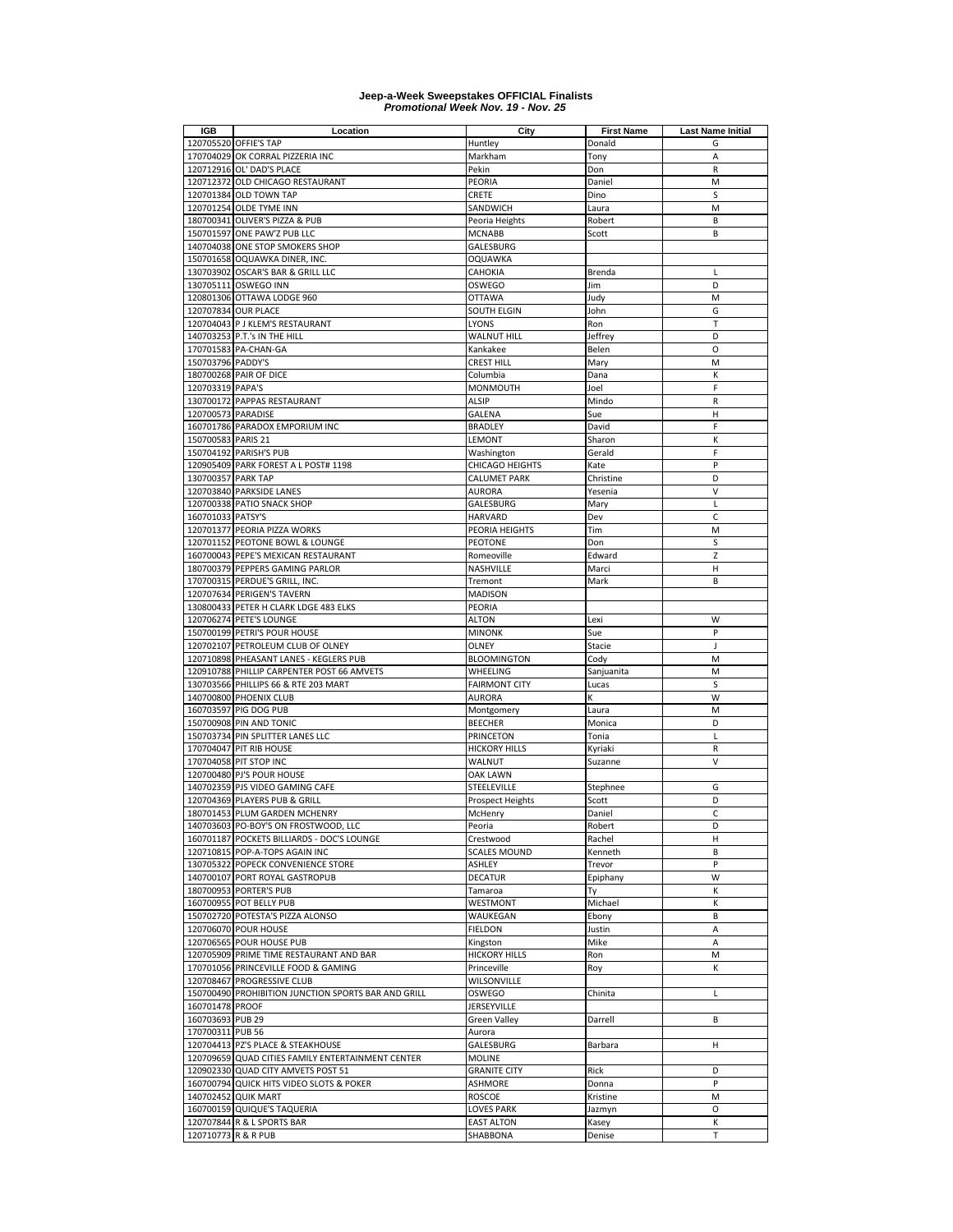| <b>IGB</b>           | Location                                      | City                    | <b>First Name</b> | <b>Last Name Initial</b> |
|----------------------|-----------------------------------------------|-------------------------|-------------------|--------------------------|
| 120702950 R BAR      |                                               | <b>TOULON</b>           | Kelly             | S                        |
|                      | 120705969 R&R THE CROSSING                    | <b>MT VERNON</b>        | Cindy             | S                        |
|                      | 160703141 R.J.'S HARTFORD HIDEOUT INC         | Hartford                | Nick              | T                        |
|                      | 120702232 RACER'S EDGE                        | <b>EAST MOLINE</b>      | Melissa           | S                        |
|                      | 120712351 RACHETTI'S CAFE & PIZZERIA          | <b>COAL CITY</b>        | Melinda           | S                        |
|                      | 170700370 RACKS ON THE ROCKS                  | West Peoria             |                   |                          |
|                      | 120708319 RANK & FILE LOUNGE                  | DU QUOIN                |                   | P                        |
|                      |                                               |                         | Janet             |                          |
|                      | 150700603 RAY'S CHICAGO BBQ & SLOTS           | <b>DEKALB</b>           |                   |                          |
|                      | 120700773 REBA'S MUTUAL TAP                   | PEORIA                  |                   |                          |
|                      | 170702473 RECO'S ROADHOUSE BAR & GRILL INC.   | East Brooklyn           | Edward            | G                        |
| 120700397 RED BARN   |                                               | PEORIA                  | Terry             | G                        |
|                      | 121000739 RED ROOSTER TERMINAL                | OLNEY                   | Nikki             | D                        |
| 120712742 RED'S      |                                               | <b>BELVIDERE</b>        |                   |                          |
|                      | 160703506 RED'S BAR & GRILL                   | SHEFFIELD               |                   |                          |
|                      | 170701337 RED'S LIQUOR                        | Warren                  | Connie            | M                        |
|                      | 160704013 REDWOOD LUXE BAR AND GRILLE         | OLYMPIA FIELDS          |                   |                          |
|                      | 180702300 REFINERY BAR & GRILL                | <b>Wood River</b>       |                   |                          |
|                      | 120706175 REGAL BEAGLE                        | Godfrey                 | Anthony           | Т                        |
| 120707498 REPHIL'S   |                                               | LA SALLE                | James             | S                        |
|                      | 120700495 RICHARDS CHICKEN AND RIBS           | ROUND LAKE HEIGHTS      | Diane             | К                        |
|                      | 150702279 RICHMOND LIQUOR & TOBACCO           | Richmond                | Gus               | D                        |
|                      |                                               |                         |                   |                          |
|                      | 170704104 RIDGE LIQUORS                       | CHICAGO RIDGE           | Dave              | P                        |
|                      | 171004153 RIDGEWAY PETROLEUM                  | New Lenox               | Rebeca            | S                        |
|                      | 170700978 RINGO'S PLACE, LLC                  | Cahokia                 | Kenyea            | E                        |
|                      | 130703799 RIVER ROADHOUSE                     | <b>MACKINAW</b>         |                   |                          |
|                      | 130700708 RIVERBANK LODGE                     | PETERSBURG              | Robert            | W                        |
|                      | 150700932 RIVERSIDE SALOON                    | <b>ALTON</b>            |                   |                          |
|                      | 120700793 RIVERSIDE TAP                       | <b>BLUE ISLAND</b>      | Dawn              | W                        |
| 140701403 RJ'S PLACE |                                               | <b>HARTFORD</b>         | Michelle          | P                        |
| 170702436 ROAMERS    |                                               | <b>STREATOR</b>         | Janet             | Н                        |
| 120702192 ROBINS     |                                               | <b>TILTON</b>           | Gary              | B                        |
| 140702632 ROC #11    |                                               | <b>VIENNA</b>           |                   |                          |
|                      | 170704328 ROC ONE #13                         |                         | Seth              | Н                        |
|                      |                                               | West Frankfort          |                   |                          |
|                      | 130904751 ROCK FALLS POST 902 AMERICAN LEGION | <b>ROCK FALLS</b>       | Ronald            | F                        |
|                      | 140701485 ROCKY'S PIZZERIA                    | NORTH CHICAGO           | Nina              | S                        |
|                      | 180702395 ROCKY'S STURGEON BAY INN            | <b>NEW BOSTON</b>       | Jim               | M                        |
|                      | 120703333 RON & IVIE'S UNIQUE TAP             | <b>EAST PEORIA</b>      | Kathie            | W                        |
| 150700935 ROOKIES    |                                               | <b>BRIMFIELD</b>        | David             | К                        |
| 170700025 ROSIE'S    |                                               | PALOS HILLS             | Rita              | B                        |
|                      | 120906443 ROSS PEARSON VFW 5149               | <b>ROCKFORD</b>         |                   |                          |
| 170702548 ROSY'S     |                                               | East Dubuque            | Vicki             | F                        |
|                      | 120702188 ROUTE 20 BAR & GRILL                | <b>FREEPORT</b>         | Carol             | D                        |
|                      | 150702906 ROUTE 203 LIQUOR & GROCERY          | Madison                 | Alexandria        | A                        |
|                      | 120701371 ROUTE 45 WAYSIDE LLC                | PESOTUM                 | Brian             | M                        |
|                      | 120700555 ROUTE FIFTY NORTH                   | <b>MANTENO</b>          | Mary              | D                        |
|                      | 160702974 ROXI'S GAMING PARLOR, LLC           | Minooka                 |                   | F                        |
|                      |                                               |                         | James             |                          |
|                      | 120702226 ROYAL LIQUOR WEST & ROYAL PUB       | <b>FREEPORT</b>         | Gwendolynne       | B                        |
| 140703784 RSB FUELS  |                                               | <b>MT OLIVE</b>         | Ryan              | L                        |
|                      | 140703294 RUBES LIQUOR LOCKER INC             | DAHLGREN                | Bryan             | Н                        |
|                      | 160700431 RUBY'S HANGOUT                      | SOUTHERN VIEW           | Isabel            | P                        |
|                      | 140702914 RUDY'S PLACE                        | <b>AURORA</b>           | Ricki             | S                        |
|                      | 120708140 RUMORS - CENTRALIA                  | Centralia               | Tammy             | B                        |
|                      | 140703099 RUSSELL OIL - ROC #5 - HARRISBURG   | Harrisburg              | Randall           | C                        |
|                      | 160704087 RUSSELL OIL CO #8                   | Harrisburg              |                   |                          |
|                      | 170700144 RUSSELL OIL CO.                     | Johnston City           |                   |                          |
|                      | 160700406 RUSSELL OIL CO. ROC #2              | <b>CARRIER MILLS</b>    | John              | S                        |
|                      | 161000412 RUSSELL OIL CO. ROC #6              | ROSICLARE               |                   |                          |
|                      | 120706576 RUSTY NAIL [OAK LAWN]               | OAK LAWN                | Angela            | D                        |
|                      |                                               |                         |                   | T                        |
|                      | 160702636 SADIES PLACE                        | Danville                | Sharon            |                          |
|                      | 130704752 SAGE HOUSE                          | <b>BUNKER HILL</b>      | Rachel            | М                        |
|                      | 130701398 SALAMONES PIZZA                     | <b>CHERRY VALLEY</b>    | Rosa              | M                        |
|                      | 120712830 SAMMY'S PIZZA                       | Momence                 | Sarah             | D                        |
|                      | 170704233 SAMMY'S PIZZA OF MANTENO            | Manteno                 | Samuel            | O                        |
|                      | 150701141 SAM'S BLUE MOON CAFE                | <b>ROUND LAKE</b>       | Zenobia           | С                        |
|                      | 130700965 SAMS TAVERN                         | MARENGO                 | Grace             | v                        |
|                      | 130704688 SAM'S TRIPLE CROWN                  | <b>ORLAND HILLS</b>     | Margot            | C                        |
|                      | 140701340 SANDBURR RUN LLC                    | <b>THOMSON</b>          | Angie             | Г                        |
| 170700022 SANDEE'S   |                                               | Bartonville             | Vickie            | P                        |
|                      | 170702156 SANDOK N PALAYOK AT IBA PA          | Crestwood               | Marianne          | К                        |
|                      | 160702660 SAVANNA INN & SUITES                | SAVANNA                 | Daniel            | н                        |
|                      | 120806281 SAVANNA LODGE NO 1095               | SAVANNA                 | William           | S                        |
|                      |                                               |                         |                   |                          |
|                      | 120713004 SAX SPEEDI CHEK                     | MASCOUTAH               | Grethen           | M                        |
|                      | 120708194 SCHELLER PLAYHOUSE                  | <b>SCHELLER</b>         | Keith             | R                        |
|                      | 150703454 SCHIAPPA'S "THE LITTLE HILL"        | LEBANON                 |                   |                          |
|                      | 180700667 SCHNITZEL PLATZ                     | <b>GLENDALE HEIGHTS</b> | Edin              | Z                        |
|                      | 120700777 SCHOONER'S [BLOOMINGTON]            | <b>BLOOMINGTON</b>      | Joe               | F                        |
|                      | 130705837 SCHOONERS [PEORIA HEIGHTS]          | PEORIA HEIGHTS          | Robert            | В                        |
|                      | 140701556 SCOREBOARD BAR AND GRILL            | <b>LAKE ZURICH</b>      | Daniel            | F                        |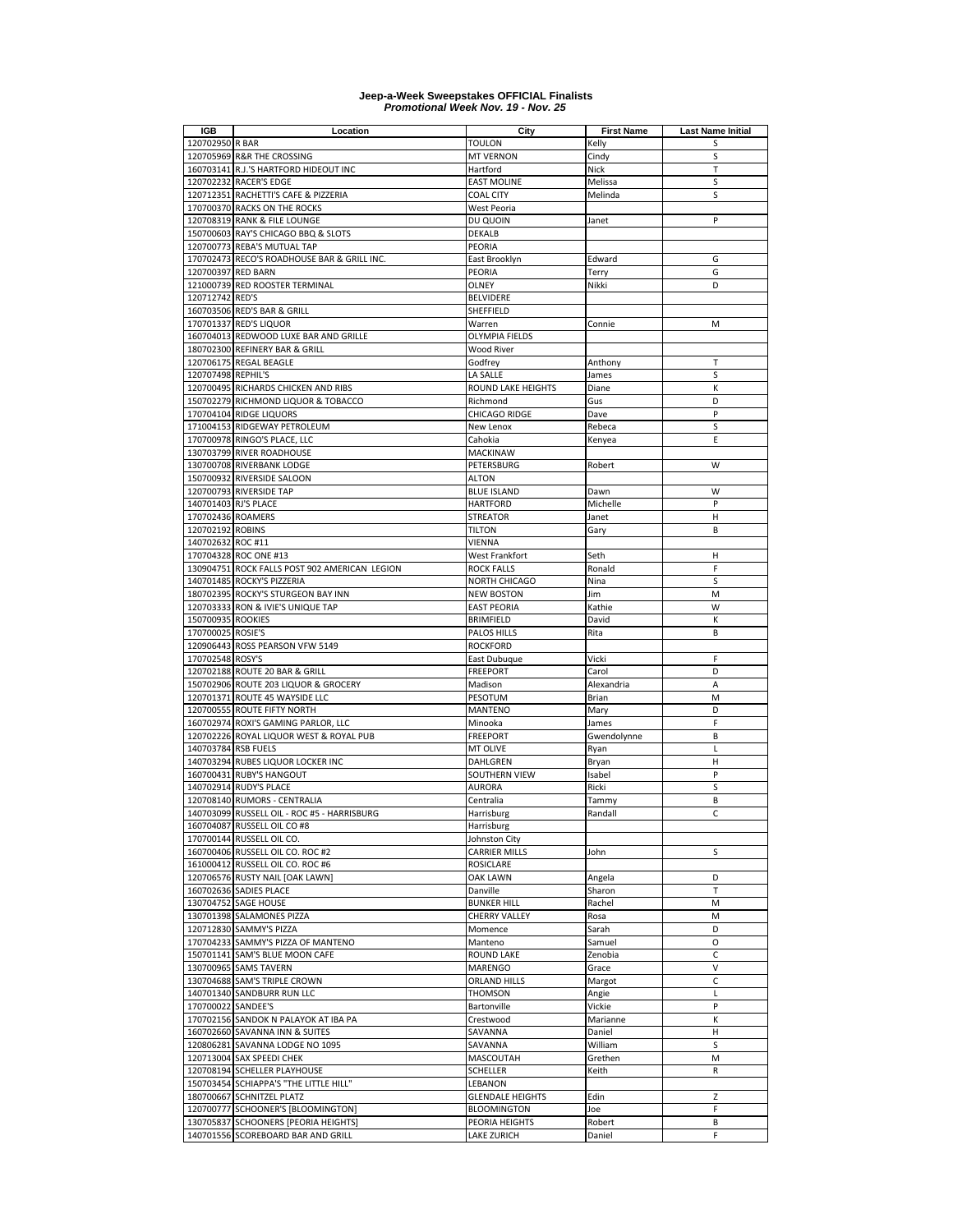| IGB                | Location                                                  | City                            | <b>First Name</b> | <b>Last Name Initial</b> |
|--------------------|-----------------------------------------------------------|---------------------------------|-------------------|--------------------------|
|                    | 120704954 SHADY HILL SALOON                               | GALESBURG                       | Matt              | J                        |
|                    | 140701076 SHAMROCK VIDEO GAMING                           | <b>LOVES PARK</b>               | Terry             | G                        |
|                    | 180700005 SHELL OF LEMONT                                 | LEMONT                          |                   |                          |
|                    | 130702041 SHERIDAN TOBACCO & SPIRITS                      | SHERIDAN                        | Phil              | Α                        |
|                    | 120710889 SHORELINE BOAT & SKI<br>120700589 SHOT SPOT PUB | <b>OTTAWA</b>                   | Roberta           | R<br>C                   |
|                    | 130705060 SHOW GIRL'S                                     | <b>BARTONVILLE</b><br>GALESBURG | Mikheil<br>Mike   | B                        |
|                    | 160703093 SIDETRACKED SALOON                              | Orion                           | Ted               | B                        |
|                    | 120700297 SIDETRAX BAR & GRILL                            | GALESBURG                       |                   |                          |
|                    | 120704754 SIGNATURES BAR & GRILL                          | CARLYLE                         | Frank             | К                        |
|                    | 130700452 SILVER BULLET                                   | <b>EAST PEORIA</b>              | Dawn              | M                        |
|                    | 180700968 SILVER CITY SLOTS                               | Sterling                        | Justin            | M                        |
|                    | 120706265 SILVER FRONT                                    | GALESBURG                       | Mark              | P                        |
|                    | 180701225 SIMPLY KRACKED                                  | Peru                            | Jason             | M                        |
|                    | 160700967 SIYA IN TUSCOLA INC                             | <b>TUSCOLA</b>                  |                   |                          |
|                    | 120702294 SKIPPER INN                                     | CENTRALIA                       | Trennice          | B                        |
| 180700966 SKWURT   |                                                           | Peoria                          | Reed              | T                        |
|                    | 120702105 SLAGER'S ON 47TH                                | <b>BROOKFIELD</b>               | Kevin             | S                        |
| 170700299 SLICK'S  |                                                           | Watseka                         | Amber             | К                        |
|                    | 150701313 SLIDER'S PIZZA & PUB                            | CHILLICOTHE                     | Linda             | R                        |
|                    | 150702986 SLOANS PUB HOUSE                                | COLLINSVILLE                    |                   |                          |
|                    | 180701574 SLOT CITY INC.                                  | Marseilles                      | Cory              | W                        |
|                    | 130703684 SLOTS OF FUN                                    | Rockford                        | Madalene          | н                        |
|                    | 160703894 SLOTSPOT1121                                    | Pekin                           | Kamlesh           | P                        |
|                    | 160703305 SLUPS BAR & GRILL LLC                           | BLANDINSVILLE                   | Larry             | S                        |
|                    | 120900783 SMITH SPAID POST 1293 VFW                       | Waukegan                        | Aaron             | P                        |
|                    | 120705952 SNOOKER'S SPORTS BAR & GRILL                    | <b>WILMINGTON</b>               | Edward            | G                        |
|                    | 140702919 SOCK'S PLACE                                    | WYANET                          | Connie            | L                        |
|                    | 170700182 SOFIA'S SLOTS & VIDEO POKER CAFE                | Niles                           | Ken               | W                        |
|                    | 180700114 SOFIE'S SLOTS                                   | <b>MOLINE</b>                   | Udom              | P                        |
|                    | 170700345 SONNEBORN'S OLD NO.7, LLC                       | Palmyra                         | Eric              | Н                        |
|                    | 120700741 SOUTH SIDE<br>120701150 SOUTHSIDE'S             | Harvard<br><b>ALSIP</b>         | Mike<br>Caitlin   | D<br>T                   |
|                    | 120812599 SOUTHWEST MOOSE 44                              | <b>BRIDGEVIEW</b>               |                   |                          |
|                    | 180700024 SPARKY'S II                                     | SOUTH ROXANA                    |                   |                          |
|                    | 130701318 SPARKYS RINGSIDE BAR & GRILLE                   | Peoria                          | Steven            | J                        |
|                    | 170700691 SPARTANVILLE FUELING STATION                    | Waltonville                     | John              | M                        |
|                    | 151000746 SPEEDWAY #1415                                  | KANKAKEE                        | Joseph            | C                        |
|                    | 161002424 SPEEDWAY #3995                                  | Belvidere                       | Deb               | V                        |
|                    | 161002413 SPEEDWAY #4333                                  | Montgomery                      | Glenda            | T                        |
|                    | 171003600 SPEEDWAY #4440                                  | <b>BEACH PARK</b>               |                   |                          |
|                    | 161002414 SPEEDWAY #5036                                  | Hampshire                       | Brian             | К                        |
|                    | 161004281 SPEEDWAY #6207                                  | Batavia                         |                   |                          |
|                    | 151000141 SPEEDWAY #7422                                  | <b>BURBANK</b>                  |                   |                          |
|                    | 171003601 SPEEDWAY #7503                                  | EFFINGHAM                       | Shawn             | D                        |
|                    | 171002381 SPEEDWAY #8799                                  | <b>BEDFORD PARK</b>             |                   |                          |
|                    | 171002440 SPEEDWAY #8851                                  | <b>SOUTH ELGIN</b>              | Glenda            | Т                        |
|                    | 171002439 SPEEDWAY #8883                                  | PERU                            | Timothy           | S                        |
|                    | 140701035 SPIKE'S PUB AND GRUB                            | Belleville                      |                   |                          |
|                    | 120703764 SPINNER'S TAILSPIN INN                          | Kankakee                        | Heather           | М                        |
|                    | 150701051 SPINS CAFE                                      | <b>NORTH RIVERSIDE</b>          | Deb               | D                        |
|                    | 170701837 SPIRIT OF TUSCOLA                               | Tuscola                         | Nichole           | D                        |
|                    | 160702685 SPIRITS LOUNGE                                  | <b>ELDORADO</b>                 | Kenneth           | W                        |
|                    | 120700779 SPOON RIVER BOWL                                | WYOMING                         | Carter            | S<br>S                   |
|                    | 120700769 SPOONIE'S BAR & GRILL<br>170702249 SPRATT'S TAP | London Mills<br><b>HENNEPIN</b> | Michelle<br>Kevin | T                        |
|                    | 160704297 SPRING HILL ENTERTAINMENT                       | Mason City                      |                   |                          |
|                    | 151003550 SPRINGFIELD GAS N WASH                          | Springfield                     | Nick              | B                        |
|                    | 160700969 STACY'S PLACE                                   | CARPENTERSVILLE                 | Michael           | М                        |
|                    | 121000518 STARKS CORNER (LAZAR BROTHERS ENTERPRISES)      | Pingree Grove                   |                   |                          |
|                    | 120711864 STARVED ROCK YACHT CLUB                         | <b>OTTAWA</b>                   | Connie            | В                        |
|                    | 170703463 STEEL HORSE WATERING HOLE, CO.                  | London Mills                    | Wes               | C                        |
|                    | 120705335 STEVE'S BELGRADE INC                            | Moline                          |                   |                          |
|                    | 170701687 STICKS PUB AND GRUB INC.                        | Fox River Grove                 | Dana              | н                        |
|                    | 120903362 STONE CITY POST VFW 2199                        | <b>JOLIET</b>                   | Michael           | D                        |
|                    | 160704217 STONEWOOD GAMING INC                            | Dixon                           | Kris              | C                        |
| 150702736 STONEY'S |                                                           | DANVILLE                        | Kim               | S                        |
|                    | 150701191 STOP & SAVE                                     | SANDWICH                        | Lisa              | S                        |
|                    | 160702078 STORM SHELTER PUB                               | AVON                            | Craig             | Α                        |
|                    | 170700281 STRAWN BAR 3                                    | Strawn                          | Warren            | В                        |
|                    | 120700273 STRIKE N SPARE II                               | <b>LOCKPORT</b>                 | Pamela            | К                        |
|                    | 160703701 STRINGERS AND MOORE                             | Sesser                          | Denny             | М                        |
|                    | 130704431 STUMBLE IN                                      | <b>HINDSBORO</b>                | Chris             | W                        |
|                    | 120705075 SUE'S PLACE                                     | METAMORA                        | Gerald            | F                        |
|                    | 130705958 SUGAR SKULL                                     | <b>FRANKLIN PARK</b>            | Kathy             | G                        |
|                    | 150700954 SULLIVAN'S FOODS                                | PRINCETON                       | Jesse             | D                        |
|                    | 150700778 SULLIVAN'S FOODS                                | Stockton                        | Peter             | U                        |
|                    | 170701564 SULLIVAN'S FOODS                                | SAVANNA                         | Carrie            | V                        |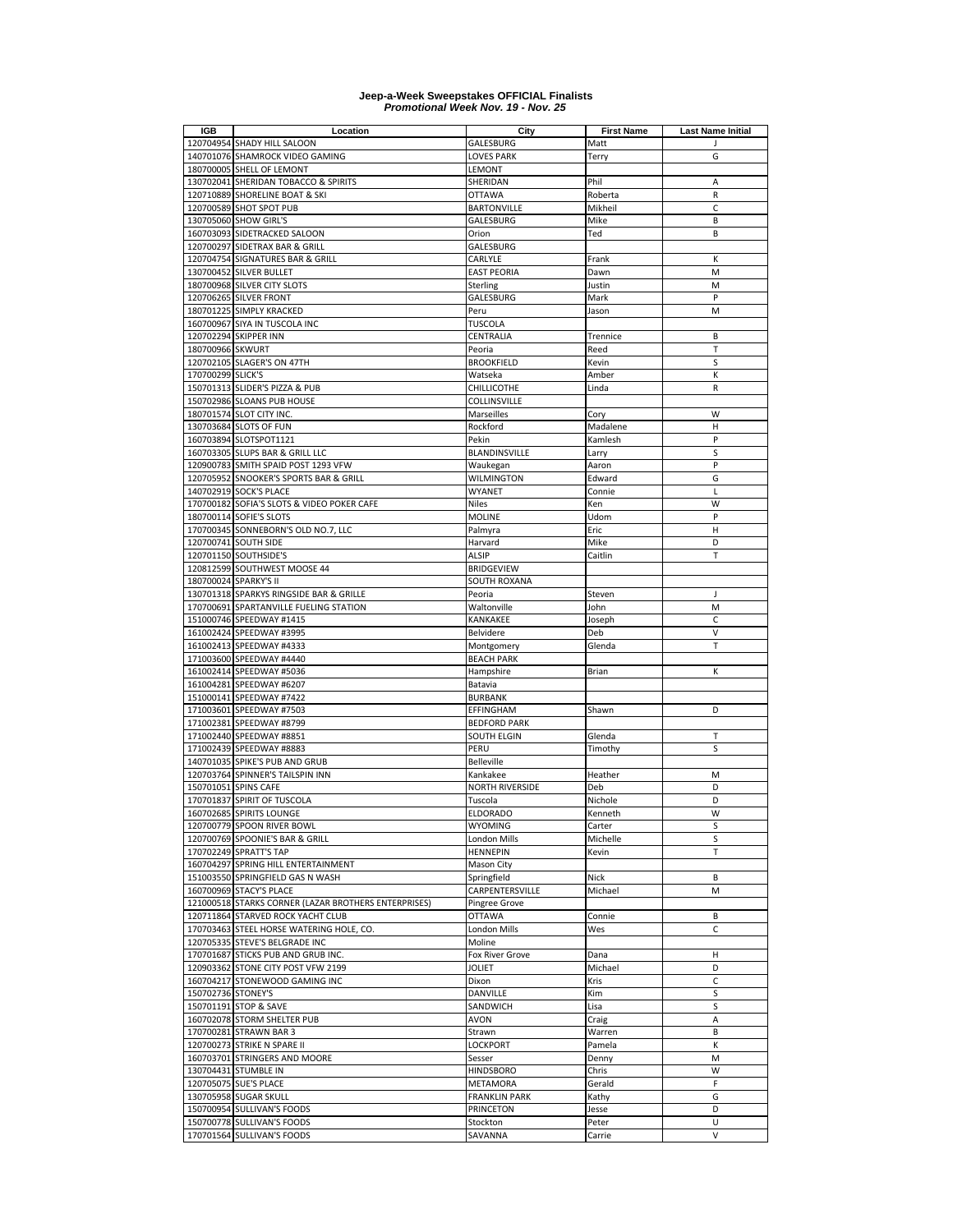| IGB                 | Location                                                                 | City                              | <b>First Name</b>      | Last Name Initial |
|---------------------|--------------------------------------------------------------------------|-----------------------------------|------------------------|-------------------|
|                     | 120707633 SULLIVAN'S TAVERN                                              | DEKALB                            | Jessica                | S                 |
|                     | 120700438 SULLY'S OF GALESBURG                                           | GALESBURG                         |                        |                   |
|                     | 130704128 SUNNYLAND #1 STOP                                              | <b>EAST PEORIA</b>                | Chad                   | M                 |
|                     | 160701349 SUNRISE FOOD & LIQUOR                                          | <b>WONDER LAKE</b>                | Michelle               | н                 |
|                     | 120703923 SUNSET BAR & GRILL                                             | <b>GODFREY</b>                    | Fran                   | W                 |
| 150702241 SWAY BAR  |                                                                          | <b>SCHILLER PARK</b>              | Neda                   | H                 |
|                     | 120703305 T & D SWEETWATER CORP                                          | <b>LITTLE YORK</b>                |                        |                   |
|                     | 160703355 TACOS GISELLE CORP                                             | Crest Hill                        | Nebin                  | S                 |
| 160703447 TANKS     |                                                                          | <b>BLUE ISLAND</b>                | Diane                  | К                 |
|                     | 160703973 TAP HOUSE GRILL LEMONT                                         | Lemont                            | Kristen                | B                 |
|                     | 120708129 TAVERN ON THE WEST END                                         | <b>OAK LAWN</b>                   | Karen                  | S                 |
|                     | 160700099 TAZEWELL FESTIVAL CENTER                                       | Creve Coeur                       | David                  | H                 |
|                     | 150700969 TC'S GAMING CAFE                                               | <b>CRESTWOOD</b>                  | Ryan                   | W                 |
| 130705768 TC'S TOO  |                                                                          | OAK LAWN                          | Anthony                | T                 |
|                     | 130700658 TEE 2 GREEN INDOOR GOLF                                        | <b>HUNTLEY</b>                    | Dan                    | O                 |
|                     | 120707505 TEJ'S SPORTS CONNECTION                                        | <b>PEORIA</b>                     | William                | W                 |
|                     | 170703527 THE BAMBINI GROUP LLC                                          | Romeoville                        |                        |                   |
| 130704885 THE BAR   |                                                                          | <b>MENDON</b>                     | Sara                   | C                 |
| 170703977           | THE BLACK ROSE SALOON                                                    | PRINCETON                         | Chris                  | W                 |
|                     | 120706852 THE BOARDWALK                                                  | Pekin                             | Aaron                  | S                 |
|                     | 120706157 THE BRAZEN HEAD                                                | CRESTWOOD                         | Marianne               | К                 |
|                     | 180700594 THE BRICKHOUSE                                                 | Washington                        |                        |                   |
|                     | 120705573 THE BRICKYARD BAR & GRILL                                      | <b>EAST GALESBURG</b>             | Jennifer               | D                 |
|                     | 180700624 THE BUCKSHOT GRILL LLC                                         | <b>CISNE</b>                      |                        |                   |
|                     | 130704880 THE BULLPEN                                                    | <b>NEW ATHENS</b>                 | Brianna                | S                 |
|                     | 180700129 THE CAMDEN BAR AND LOUNGE                                      | LA SALLE                          | Jennifer               | Г                 |
|                     | 120701234 THE COOLER                                                     | <b>ROCK FALLS</b>                 | Michelle               | R                 |
|                     | 120704342 THE CORNER TAP                                                 | Stockton                          | Scott                  | L                 |
|                     | 120704042 THE CORRAL                                                     | GALESBURG                         | Helen                  | F                 |
|                     | 160701367 THE CROSSING 111 SPORTS BAR & GRILL                            | <b>WORTH</b>                      | Brian                  | M                 |
|                     | 130705332 THE D.Q. CORNER POCKET                                         | DU QUOIN                          | Marsha                 | C                 |
| 170702635           | THE DELI LAMA STORE & CAFE                                               | <b>LAKE VILLA</b>                 | Kelly                  | G                 |
|                     | 171002435 THE DEPOT                                                      | Forreston                         | Luis                   | M                 |
|                     | 170701259 THE DEPOT BAR & GRILL, LLC                                     | O'Fallon                          | Ryan                   | D                 |
| 150703294 THE DINER |                                                                          | SAUGET                            |                        |                   |
|                     | 120704732 THE DOUBLE PLAY                                                | <b>BLUE ISLAND</b>                | Mike                   | M                 |
|                     | 150700662 THE DUGOUT TAVERN                                              | LA SALLE                          | Laura                  | H                 |
|                     | 130701687 THE END ZONE                                                   | <b>WOODHULL</b>                   | Heather                | W                 |
|                     | 130705027 THE ESSEX INN                                                  | <b>ESSEX</b>                      | Becky                  | W<br>F            |
|                     | 120700396 THE FORGE                                                      | <b>BLUE ISLAND</b>                | Paul                   | S                 |
|                     | 140702189 THE FRANCHISE SPORTS BAR & GRILL<br>120700442 THE FRIENDLY TAP | <b>WOOD RIVER</b><br><b>PLANO</b> | Mitchell<br>Mark       | J                 |
|                     |                                                                          | NASHVILLE                         |                        | S                 |
|                     | 140702014 THE FUZZY DUCK<br>150704131 THE GOLD ROOM                      | Galena                            | Josh                   | С                 |
|                     | 170701499 THE GOULD VAULT                                                |                                   | Tyler<br>Sherri        | B                 |
|                     | 150703704 THE GRAPE ESCAPE                                               | <b>BEECHER</b><br><b>GALENA</b>   |                        | B                 |
|                     | 150703197 THE GROVE                                                      | SPRING GROVE                      | Brian                  |                   |
| 120711217           | <b>THE HANGER</b>                                                        | SHILOH                            | Bill                   | N                 |
|                     | 160702096 THE HIDEOUT                                                    | CRESTWOOD                         |                        | G                 |
|                     |                                                                          |                                   | Colleen                |                   |
|                     | 140700259 THE HILLSIDE<br>120706057 THE HOT CORNER                       | PEORIA                            |                        | Α                 |
|                     | 120700390 THE KORNER KEG & KITCHEN                                       | OAK LAWN                          | John                   |                   |
|                     | 140702757 THE LIQUOR HUT                                                 | <b>BRAIDWOOD</b><br>MCLEANSBORO   | John<br>Denise         | W<br>н            |
|                     |                                                                          |                                   |                        |                   |
|                     | 140702958 THE LITTLE NUGGET<br>180701523 THE LOCAL GRILLE AND BAR        | DANVILLE<br>Bartonville           | Shaunna Lynn<br>Ashley | W<br>W            |
|                     | 120702290 THE LONGBRANCH SALOON                                          | PARIS                             | Morrie                 | н                 |
|                     | 170702160 THE LOTUS FLOWER                                               | Decatur                           | Rotasha                | R                 |
|                     | 170703687 THE LOUNGE                                                     | Wyoming                           | Sharon                 | S                 |
|                     | 160703409 THE LUCKY DOG                                                  | Lincoln                           | Leslie                 | S                 |
|                     | 120708327 THE MEADOWS GOLF CLUB                                          | <b>BLUE ISLAND</b>                |                        |                   |
| 170702835           | <b>THE NAIL</b>                                                          | <b>NEW ATHENS</b>                 | Holly                  | M                 |
|                     | 150700009 THE NORTH FORTY                                                | <b>GIFFORD</b>                    | Steve                  | C                 |
|                     | 120706451 THE OLD STILL                                                  | <b>ROCKFORD</b>                   | Paul                   | R                 |
| 160703027           | THE ORIGINAL PAPA JOE'S                                                  | <b>CHICAGO RIDGE</b>              | Tom                    | O                 |
| 140704032           | THE OTHER BAR                                                            | MILLEDGEVILLE                     | Theresa                | S                 |
|                     | 120701243 THE OTHER SIDE                                                 | <b>EAST DUBUQUE</b>               | Dan                    | Т                 |
|                     | 120702141 THE OUTPOST                                                    | <b>EUREKA</b>                     |                        |                   |
|                     | 140704449 THE PEPPER MILL                                                | <b>MT MORRIS</b>                  | Ryan                   | В                 |
| 160702472           | THE PIZZA JOINT                                                          | Antioch                           |                        |                   |
| 120700688           | THE POLO ROOM                                                            | POLO                              | Ericka                 | G                 |
|                     | 120700263 THE POUR HOUSE                                                 | PEORIA                            | Sharon                 | н                 |
|                     | 130704970 THE PRECINCT                                                   | <b>STERLING</b>                   | Joe                    | J                 |
|                     | 180700656 THE PREGAME                                                    | Cahokia                           |                        |                   |
| 140700635 THE PUMP  |                                                                          | <b>HOOPESTON</b>                  | Tom                    | D                 |
|                     | 160704022 THE RANTOUL PUB                                                | Rantoul                           | Moneybagg              | С                 |
|                     | 120700758 THE RED KNIGHT PUB                                             | <b>STOCKTON</b>                   | Cathy                  | С                 |
| 120709523 THE RIDGE |                                                                          | <b>RIDGE FARM</b>                 | Kerry                  | Κ                 |
|                     | 120701193 THE RIGHT STOP                                                 | <b>GILMAN</b>                     | Ronald                 | E                 |
|                     |                                                                          |                                   |                        |                   |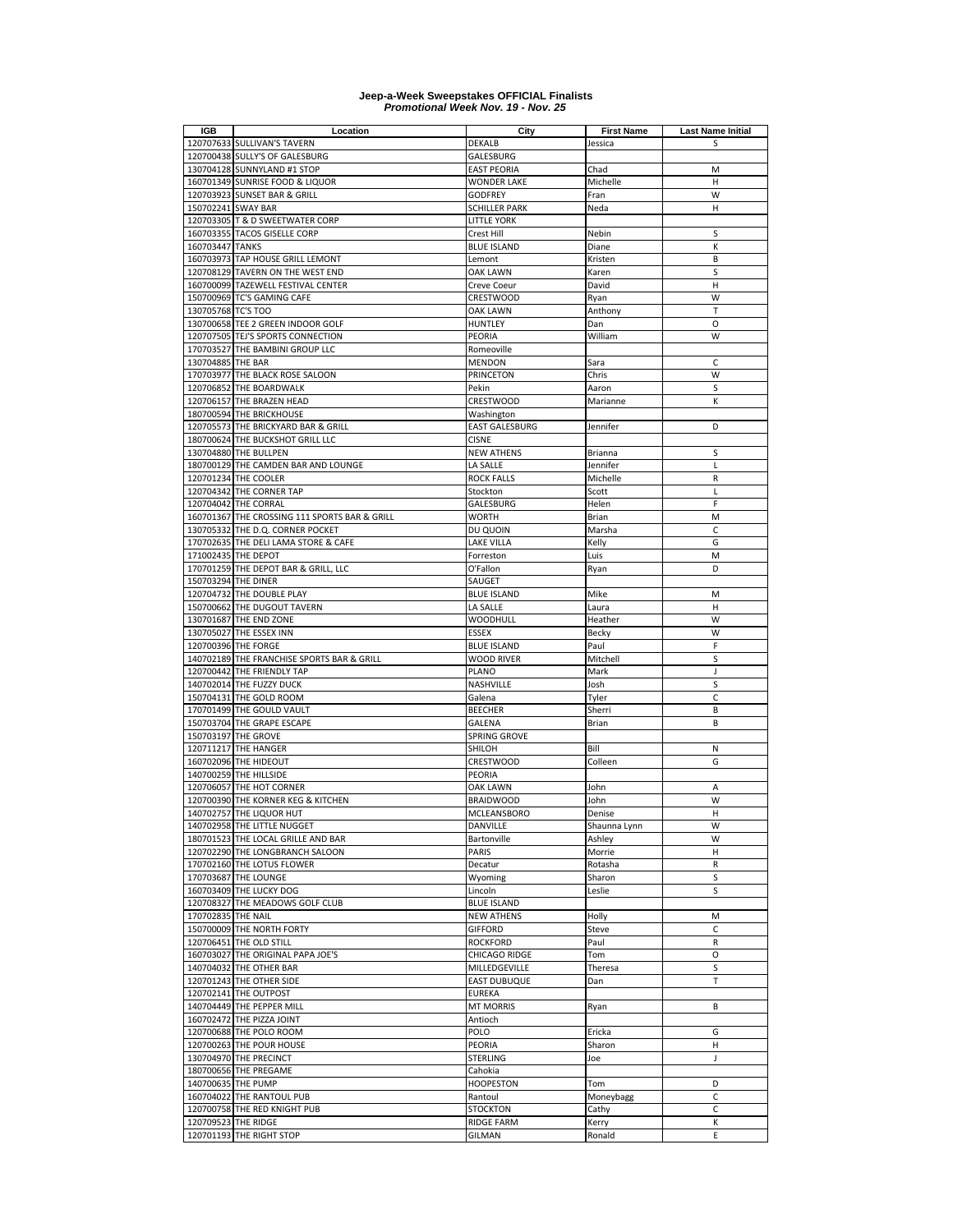| IGB                 | Location                                              | City                         | <b>First Name</b> | <b>Last Name Initial</b>                            |
|---------------------|-------------------------------------------------------|------------------------------|-------------------|-----------------------------------------------------|
|                     | 170701153 THE SHOOTERS BAR & GRILL                    | Rantoul                      | Tyrone            | т<br>F                                              |
|                     | 150703856 THE SIXTH ROOM<br>120701271 THE SPIGOT      | SOUTHERN VIEW<br>SHELBYVILLE | Tina<br>Ashley    | $\mathsf{H}% _{\mathsf{H}}^{\ast}(\mathcal{M}_{0})$ |
|                     | 140700764 THE SPIRIT SHOPPE                           | Salem                        | Dale              | B                                                   |
|                     | 121001285 THE STATION                                 | <b>THOMSON</b>               |                   |                                                     |
|                     | 120702095 THE TAVERN ON SHERIDAN ROAD                 | WINTHROP HARBOR              | Stephen           | M                                                   |
|                     | 120707737 THE THIRD DEGREE CLUB                       | PEORIA                       | Sam               | J                                                   |
|                     | 170701714 THE THROTTLE BAR & GRILL                    | <b>EAST PEORIA</b>           | Susan             | B                                                   |
|                     | 120700172 THE TROLLEY                                 | West Peoria                  | Tina              | W                                                   |
|                     | 120703201 THE VILLAGE TAP                             | OBLONG                       |                   |                                                     |
|                     | 130700238 THE WESTMONT UPTOWN                         | WESTMONT                     | Miranda           | S                                                   |
|                     | 160700943 THE WHISTLE SPORTS BAR & GRILL              | <b>OAK LAWN</b>              | Laura             | R                                                   |
|                     | 170700282 THE WILD TURKEY                             | Worden                       |                   |                                                     |
|                     | 160704304 THE WINE CAFE                               | Wilmington                   | Eugene            | т                                                   |
|                     | 130706428 THE WINNING CIRCLE                          | <b>BERWYN</b>                | Michael           | К                                                   |
|                     | 120709246 THE WORKPLACE PUB                           | <b>EAST GILLESPIE</b>        | Steve             | ${\sf R}$                                           |
|                     | 170704211 THOMAS' CAFE THREE ELEVEN INC.              | ORANGEVILLE                  | Perry             | н                                                   |
|                     | 120710500 THROWBACK BAR AND GRILL                     | CRETE                        |                   |                                                     |
|                     | 160700505 THUNDERBIRD                                 | Harvard                      | Sue               | M                                                   |
|                     | 130706357 TIENDA EL RANCHITO                          | <b>FAIRMONT CITY</b>         |                   |                                                     |
|                     | 130706231 TILLEY'S TAVERN                             | <b>MT OLIVE</b>              | Louis             | R                                                   |
|                     | 120700469 TIME OUT SPORTS BAR & GRILL                 | <b>COUNTRYSIDE</b>           | Juan              | А                                                   |
|                     | 120709426 TIN CEILING TAVERN                          | <b>HOMEWOOD</b>              | Michael           | S<br>P                                              |
|                     | 170700486 TINA'S COACH STOP                           | PEORIA                       | Eduardo           |                                                     |
|                     | 130702726 TJ'S LIQUORS<br>170702432 T-MART BEARDSTOWN | PINCKNEYVILLE<br>Beardstown  | Brian             | S                                                   |
|                     | 120700533 TNT SPORTS BAR & GRILL                      | <b>EAST PEORIA</b>           | Kenny             | P                                                   |
|                     | 120700528 TNT'S SPORTS BAR & GRILL NORTH              | PEORIA HEIGHTS               | Robert            | B                                                   |
|                     | 180700404 TOBACCO & SUP                               | Richmond                     | Frank             | D                                                   |
|                     | 150704026 TOBACCO STOP                                | Cary                         | Bobb              | B                                                   |
|                     | 120700587 Tom's Place                                 | LEMONT                       | Doug              | L                                                   |
| 130704831 TONY'S    |                                                       | <b>FREEPORT</b>              | Angie             | M                                                   |
|                     | 120705512 TONY'S VILLA ROSA RESTAURANT                | CHICAGO HEIGHTS              | Gail              | M                                                   |
|                     | 120710896 TOULON TAP                                  | <b>TOULON</b>                | Tim               | M                                                   |
|                     | 170700400 TOWN & COUNTRY TAP                          | Ridge Farm                   | Candice           | s                                                   |
|                     | 180701952 TRACEY'S SALOON                             | Jerseyville                  |                   |                                                     |
|                     | 170702689 TRACY JEAN'S GAMING PARLOR                  | Kewanee                      | Judy              | н                                                   |
|                     | 120701201 TRADITIONS BAR                              | WATSEKA                      | Priscilla         | C                                                   |
|                     | 120905359 TREMONT AMERICAN LEGION #1236               | <b>TREMONT</b>               | Cheryl            | M                                                   |
|                     | 170700758 TRI-COUNTY BOWL                             | Jerseyville                  | Joe               | Г                                                   |
|                     | 120700475 TRIPLE PLAY                                 | <b>FULTON</b>                | James             | т                                                   |
|                     | 180701947 TROYS PLACE                                 | Arlington                    | Josh              | N                                                   |
|                     | 160703918 TRUDY'S CAFE CASH ISLAND                    | Harvey                       | Florida           | L                                                   |
|                     | 120700204 TUCKERS ON GRAND                            | <b>RIVER GROVE</b>           |                   |                                                     |
|                     | 140703933 TWISTED Q BBQ AND BAKERY                    | <b>HOMEWOOD</b>              | Linda             | P                                                   |
|                     | 150700155 ULRICH'S REBELLION ROOM                     | Peoria                       | Chris             | Α                                                   |
|                     | 160703499 UNCH'S BAR & GRILL                          | CAHOKIA                      | Angela            | C                                                   |
|                     | 170703474 URSA GEMSTOP                                | URSA                         |                   |                                                     |
|                     | 120708857 V & H RECREATION                            | <b>BREESE</b>                | James             | G                                                   |
|                     | 120704797 VAL'S PLACE<br>120704623 VAN'S LIQUORS      | <b>DIXON</b><br>EAST DUBUQUE | Cody              | T<br>M                                              |
|                     | 150700640 VEGAS SLOTS                                 | CARPENTERSVILLE              | Steve<br>Cindy    | S                                                   |
|                     | 170702206 VEGAS SLOTS & GAMING                        | Sterling                     | lack              | A                                                   |
|                     | 160702324 VEGAS SLOTS & GAMING (Lincoln Way)          | Sterling                     | Tim               | M                                                   |
|                     | 120701476 VENETIAN GARDENS                            | <b>BRIDGEVIEW</b>            | Nesim             | Г                                                   |
|                     | 120705352 VERGES EAGLE LIQUOR                         | CHICAGO HEIGHTS              | Isaac             | R                                                   |
|                     | 170703445 VERNE'S GAMING CAFE                         | Smithton                     | Mike              | N                                                   |
|                     | 120901977 VETERANS OF FOREIGN WARS POST #4226         | OLNEY                        | Teresa            | O                                                   |
|                     | 130703485 VETERAN'S PUB & PIZZA                       | PEORIA                       | Lisa              | н                                                   |
|                     | 120908731 VFW 8078 ASSOCIATION                        | <b>KEWANEE</b>               | Debbie            | s                                                   |
|                     | 120905051 VFW BUDDY EGNEW POST                        | <b>HOOPESTON</b>             | Jerry             | н                                                   |
|                     | 120907747 VFW CHAMPAIGN CO POST 5520                  | CHAMPAIGN                    | Leslie            | C                                                   |
|                     | 120905593 VFW JERRY CELLETTI POST 5418                | <b>ROCK FALLS</b>            | Theresa           | F                                                   |
|                     | 120901350 VFW POST 4829                               | SHELBYVILLE                  | Jason             | н                                                   |
|                     | 120908305 VFW POST 555                                | <b>HENRY</b>                 | Sandy             | Т                                                   |
|                     | 120702125 VICTORY LANES BOWLING                       | KANKAKEE                     | Felicity          | P                                                   |
|                     | 160703855 VICTORY SLOTS & BAR                         | South Beloit                 | Trisha            | А                                                   |
|                     | 120704046 VICTORY TAVERN                              | ABINGDON                     | David             | D                                                   |
|                     | 120700763 VIKING LANES                                | <b>SOUTH BELOIT</b>          | James             | G                                                   |
|                     | 120706373 VILLAGE INN                                 | <b>MONEE</b>                 | Michelle          | R                                                   |
|                     | 140703011 VILLAGE SPORTSMEN'S CLUB                    | ALSIP                        | Richard           | R                                                   |
|                     | 120700502 VINCE'S DEPOT                               | <b>LOVES PARK</b>            |                   |                                                     |
|                     | 130701999 VINCE'S DEPOT II                            | LOVES PARK                   | Katie             | C                                                   |
|                     | 140704307 VINNY'S CAFE                                | <b>BERWYN</b>                | Ruby              | D                                                   |
|                     | 170700371 VINTAGE TREASURES                           | Crete                        | Lila              | P                                                   |
|                     |                                                       | <b>ROCK FALLS</b>            | Keith             | N                                                   |
| 120701291 W & D TAP | 160703729 W E SULLIVAN'S IRISH PUB & FARE             | Peoria Heights               |                   |                                                     |